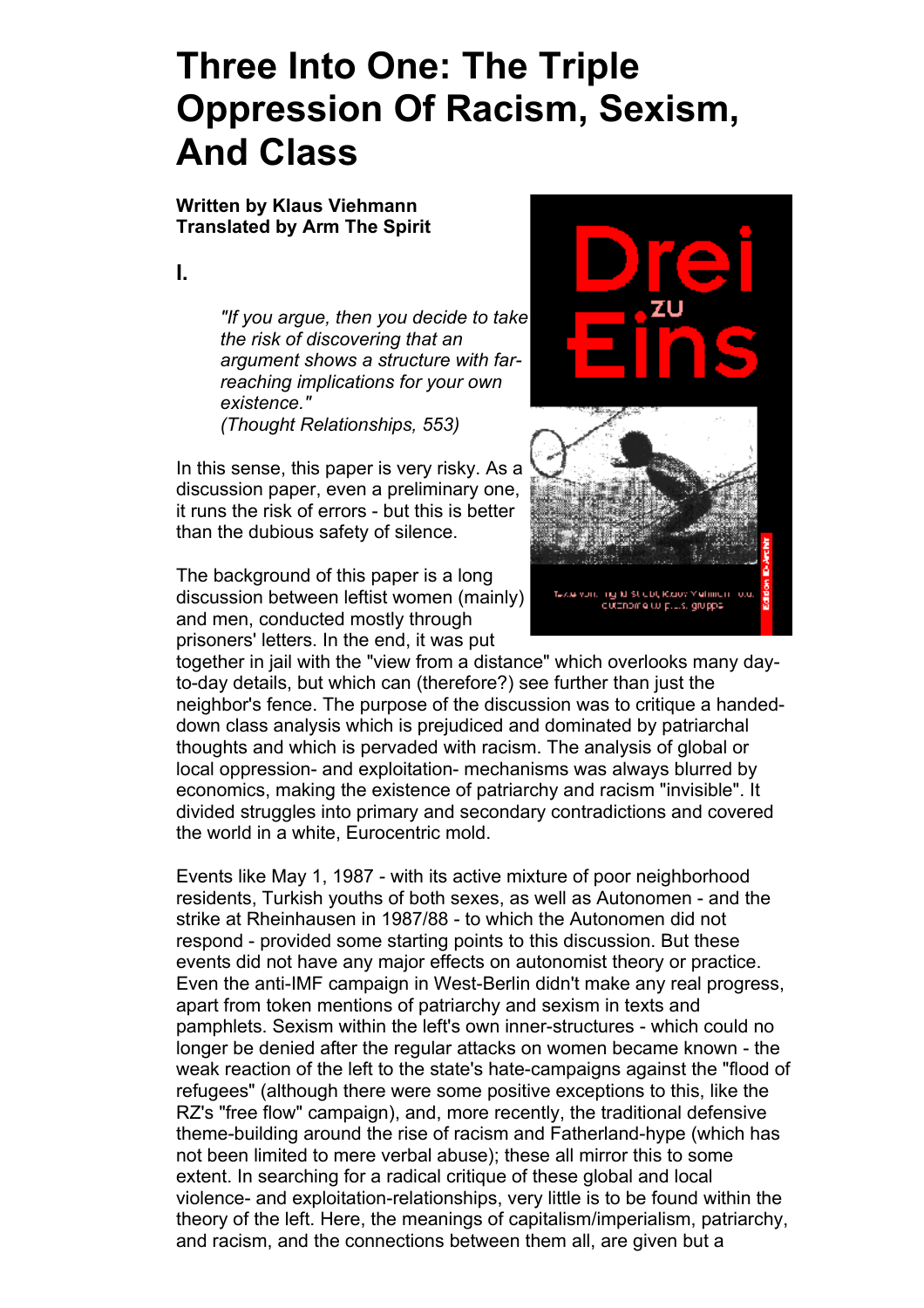passing, formalized treatment.

Much further developed are feminist comrades and blacks, especially black women, which should come as no surprise. Also, a much greater stress is put upon the significance of "triple oppression" of capital, patriarchy, and racism by the militant left in England, America, and the socalled Third World. (Occasionally, a fourth oppression is mentioned, namely the exploitation of the Third World by the metropoles, but even then the triple oppression is retained as a political notion). The longer you come to grips with triple oppression, the more visible its elements and interactions become visible in the theory, history, and day-to-day life and (non-)praxis of the left. This process of recognition is what this paper seeks to stimulate.

*"When we talk about liberation struggle, we mean the fight against all these three kinds of oppression. We don't talk about three different stages or three different struggles; no, we speak of one and only one struggle! I already said that freedom is indivisible. You cannot call yourself free if one or more of these oppressions still exists."*

*- Neville Alexander*

The German left is privileged: it's very white, very male, and less dependent on wage slavery. Privileges make you blind, blind to realities outside your own experiences and commonplace awareness. In this way, men have to learn a great deal from feminist comrades, and we all have to learn from texts by black people. Sure, leftists are anti-sexist and antiracist, of course - "of course", but rarely with any practical consequences. (But usually, "of course" simply means that a left-wing person doesn't make any special effort to come to grips with the problem, because he (!) thinks he couldn't be guilty in these areas, especially not in the private realm). Relationships in which you are the privileged party cannot become revolutionized without you losing your own power. This is a basic starting point. The autonomous-left (and its theory) is in such a state of indecision, with such a lack of a utopian vision, that its practice is often full of latent or overt examples of sexism, racism, and "white spots", so this discussion of triple oppression can only be healthy. The lack of utopias means the lack of conceptions of something worth fighting for, of something that has to be achieved. To restrict utopias to the possibilities of one's immediate surroundings is to reduce the questions of power and developing a counter-power to mere daily tasks. Long-term mobilizing, however, is only possible if one has long-term goals in mind, goals which go beyond one's current (personal) situation in life.

*"One of the hardest lessons we had to learn was that revolutionary struggle is more scientific than emotional. I don't say we shouldn't feel anything, but decisions cannot be based upon love or hate. They have to be based upon objective circumstances and aim at what is rationally and unemotionally necessary."*

*- Assata Shakur*

After this introduction, the subject now becomes the limits of the old concept of class; that's how this discussion began. Then there follows a definition of racism and its connection to class war and patriarchy. This is followed by patriarchy and its feminist critique and also its connection to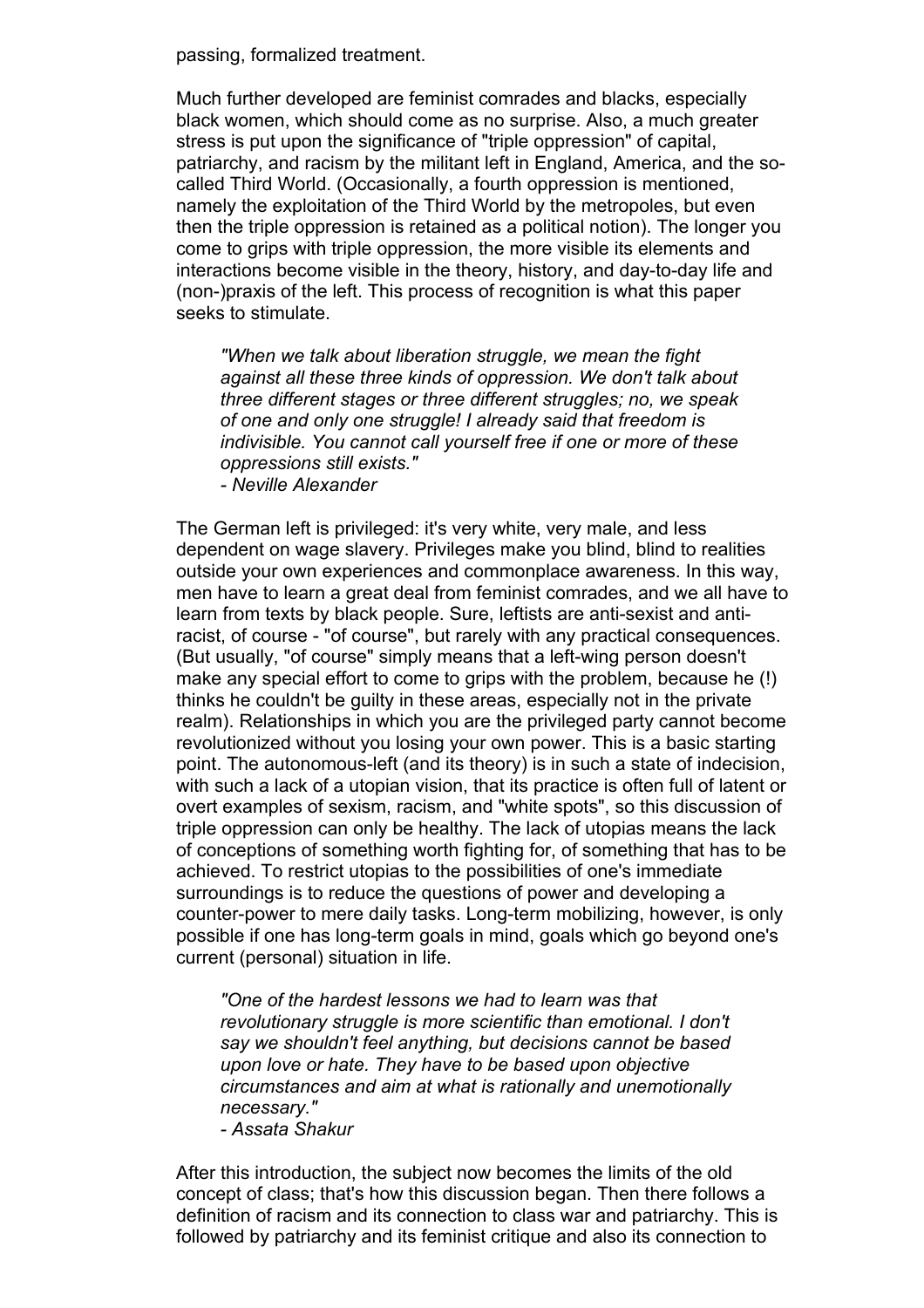class war. A special section then follows containing longer quotations from black women; as a direct link to German relationships there are excerpts from a critique by a Filipino woman regarding the German women's movement. These are given a lot of space, because they are both important and authentic. The paper then continues with a rather dry theoretical piece on triple oppression. Then there is a short section on National- Socialism and the resistance of the German Communist Party (KPD). The next, longer chapter critiques autonomist theory and practice, followed by some proposals. In discussing this complex theme, it is impossible to avoid some cross-over between the different chapters. On the other hand, they also complement one another. So please, don't take anything out of context from this paper.

Before we start, here are some definitions of terms:

- class struggles: struggles against capitalist oppression, sustained by workers and those in solidarity with them.
- anti-patriarchal struggles: sustained by women and those in solidarity with them.
- anti-racist struggles: sustained by black people and those in solidarity with them; "black" is taken to be a political term for all those exposed to white racism.
- anti-imperialist struggles: sustained by the "Third World" liberation movements and those in solidarity with them.

That these struggles cannot, in reality, be separated, is another theme to be addressed. But these definitions are correct and necessary, otherwise the discussion of triple oppression would go round and round in circles if unclear notions were used to discuss other unclear notions.

**II.**

# *"What is the working class today? What gender is it? And what color?"*

*- Paul Gilroy*

These questions are based on a notion of class that implies that all struggles can be explained by and reduced to a prime confrontation between labor and capital, thereby proclaiming the working class to be the revolutionary subject. This traditional left concept leaves no room for the historic-authentic oppression of women and black people, nor for the qualitative material differences between the metropoles and the "Third World". It also leaves no room for collective resistance in these dimensions; it is patriarchal and white/Eurocentric.

Marxist theory is indispensable for recognizing capitalist exploitation and for understanding the struggles taking place at the line of confrontation between capital and labor. The class analysis which is derived from this (economic) confrontation, which cites the working class as the only driving force of the revolutionary process, is insufficient, because it only sees patriarchy and racism as secondary contradictions and thus it overlooks their political and social importance. In down-playing the importance of racist and sexist oppression, or at most analyzing them as divisive mechanisms of capital, thereby linking them exclusively to the existence of capital, it fails to give that which is needed in the political/practical process of social change and the mobilization towards a necessary counter-power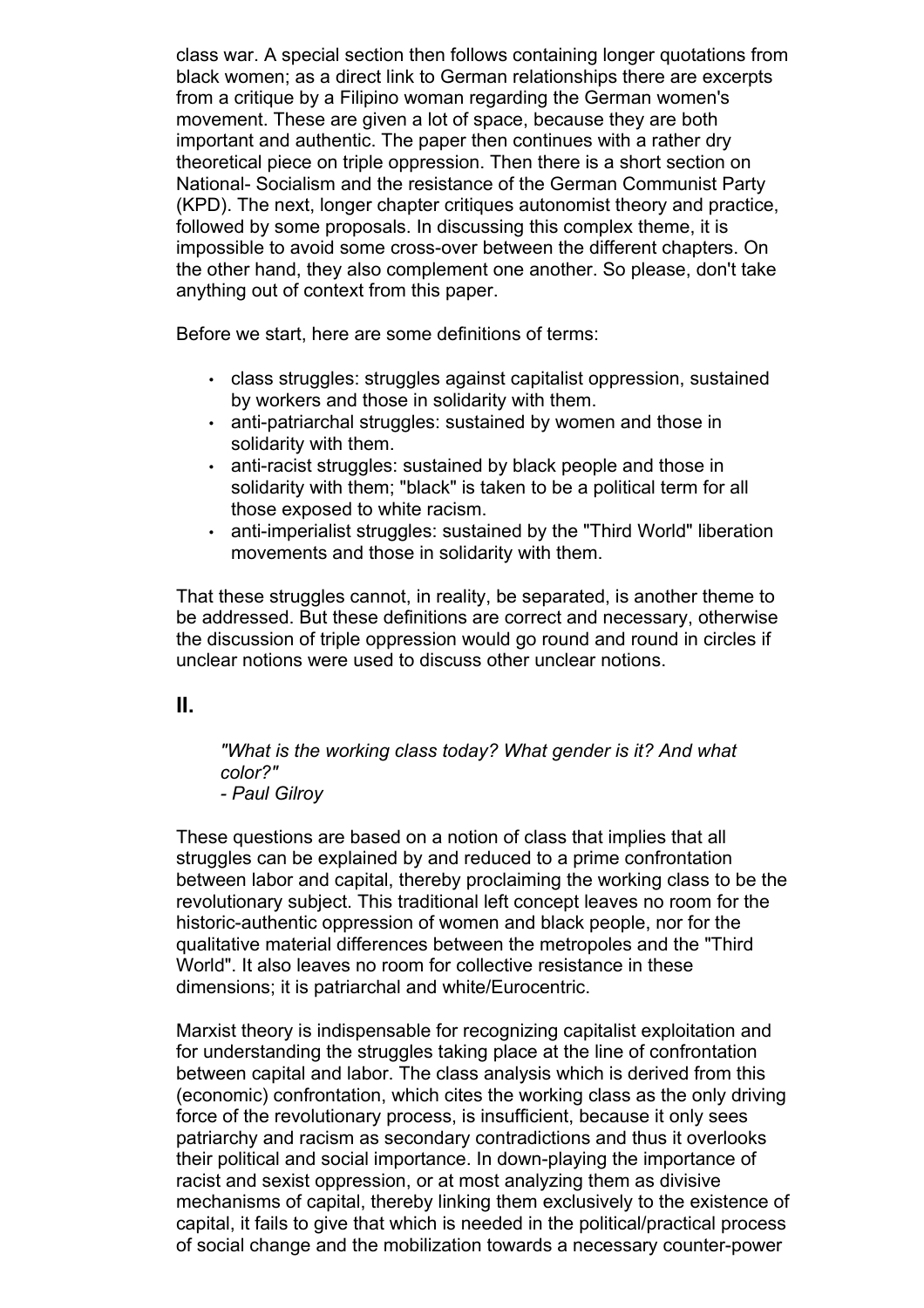to achieve the following: a perspective of liberation from all forms of oppression and exploitation.

Revolutionary goals and behavior cannot be derived economically from one's position in the production process. (Which does not mean that economic or social positions in the class relationships are no criteria). Revolutionary movements have always formed themselves in fought-for and endured experiences, conscious assimilation, and organizational support. This is also the task of the left.

This is not a "farewell to the proletariat", but only the realization that class struggles are not only waged by white working-class males in the metropoles and that on the front-line against imperialism, patriarchy, and racism, there are controversies and struggles which are just as important. All these struggles have roots in historical and structural powerrelationships which exist in simultaneous and reciprocal expansion and stabilization.

A theory which comprises all of these struggles (or at least makes it possible to recognize each of them), and which also describes the objective conditions which give these struggles their origins and limits, is not available within the (autonomous) left. Neither has it an understanding of the social actors who (could) have the objective power to turn over the ruling order. By ignoring this question, it becomes impossible to see how this ruling order - with its ideological trenches, productive sources of wealth, and military might - can ever be destroyed. When separated from objectively-present power, revolutionary will is doomed to fail.

No progress is achieved by replacing the notion of the working class with that of (under-)class(es). Either this notion is defined in economic terms and does not specifically state why, from this material position, a revolutionary fighting spirit should arise, or (under-)class(es) is simply applied to all those who fight, thereby veiling all differences of class, gender, nationality, and "race", as well as peoples' different reasons for fighting. (The old "misery-theory", which viewed revolution as the result of hunger, has been proven wrong historically, but bits and pieces of it survive and still clutter autonomist ideas: someone who is poor will fight and is, therefore, automatically revolutionary. This neglects the fact that marginalization brings other, existential problems to the fore, problems which, in reality, leave very little room for dreams of a better life.)

When "Third World" persons involved in an uprising are equated with the German under-class, when simultaneous riots in Sao Paulo, Gaza, Seoul, Brixton, and Kreuzberg are attributed to similar causes, this certainly gives a nice rounded view of the world, but this is the worst possible kind of abstraction. In spite of the growing relative misery of metropolitan poverty, there is a qualitative difference with the mass starvation in the "Third World" and falling bombs "made in the USA". The differing conditions in the metropoles and in the "Third World", and the acceptance of the latter by the majority of workers in the metropoles, not only signifies a (secondary) division of the global proletariat, but in fact proves its nonexistence.

On with the question of the gender and color of the working class: Within the notion of the working class, the female gender has been made invisible. Female workers, by the neglect of their additional role as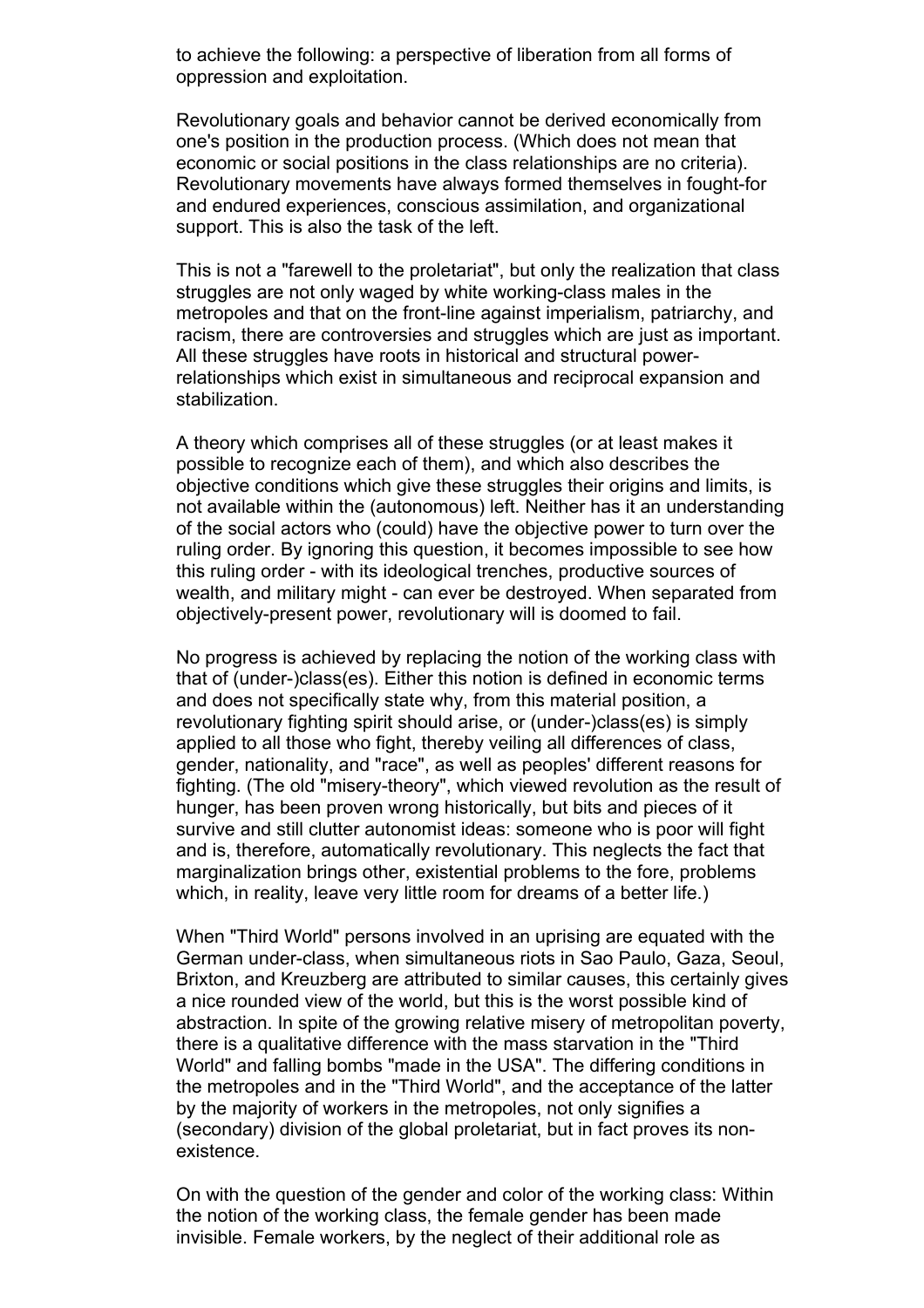(house-)wives, are reduced within the labor relationship. Their additional exploitation by the (working-)man disappears within the "proletarian family" much propagated by Marxist-Leninists. The concept of work upon which the notion of the working class is based is that of paid labor. In the realm of social production, in which mainly women (especially in the "Third World") work, is swept under the carpet. The whole division of work by gender and its enormous value for capital and for men is lost as a sort of natural resource in the reproductive sphere, which is not thought of as having any revolutionary explosiveness.

The oppression of women cannot be considered a secondary problem, one which will immediately disappear once the "primary contradictions" are resolved by the "victory of the proletariat", and this is proven by the fact that violence against women is perpetrated by working class men just as it is by men of all other classes. The historical persistence of this violence and the blindness towards it on the part of the labor movement and its theoreticians are a strong counter to the notion that women can be liberated through the struggle of the working class.

The question about the color of the working class shows a further unjustified assumption about the working class being the alleged representative of the oppressed.

Racism will be more thoroughly discussed in the next part and in the section on National-Socialism, where a particularly brutal and racist division of work will be discussed.

Here are some points about the meaning of "color" in relation to workers: Differences in "race" and nationality are, at the same time, differences in the intensity of exploitation. Provided that immigrants don't import struggles - which happens quite often - the racist division of classes plays into the hands of capital, because the individuals can be more heavily exploited while the group represents a variable reserve force whose country of origin does not have to be reimbursed for their labor power and (if any) education.

The following is a quotation concerning the current composition of class, or more accurately, the fractionalization of class:

*"With this 'voluntary' multi-national composition of the labor force (consisting of immigrants from Eastern Europe, the European Community, and the southern hemisphere) in postwar Germany has replaced the bloody, militarist, and violent model of the Nazis with a less-sharp, 'cleaner' method: - On the top are the upper-level white-collar jobs (research, construction, management) with mostly male German workers. - Next are the 'masters' (semi-independent skilled laborers). They are predominantly male and German. - Then come the skilled workers and foremen in the factories. They are mostly German men, but there also some foreign males, like Italians, Spaniards, and Yugoslavians. - Below these are the Turkish and Moroccan men and the foreign women in general (in the industrial mass-production sector and the service sector, with jobs like cleaning, etc.). - At the very bottom are refugees of both sexes." (from a flyer issued by the Gunter Sare Action Group, summer*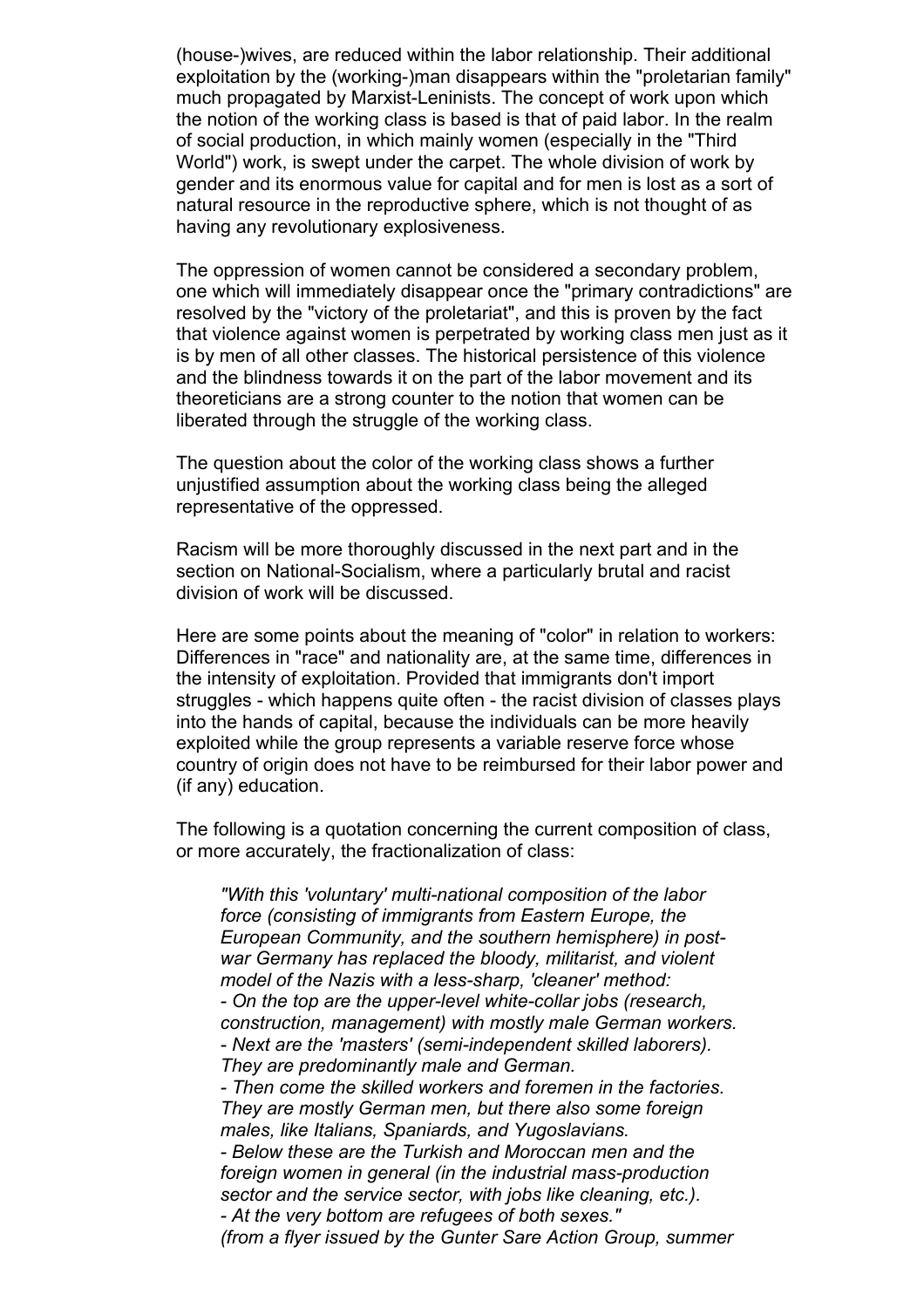#### *1989)*

This gives a rough sketch of the racist (and sexist) division of labor installed by capital. That is one side of the story. What this doesn't show, however, is the very real existence of racism within the working class. The functioning (!) racist split within the working class - under National-Socialism, the destruction of class comrades was silently tolerated as well as actively propagated - gives another important argument against the assumption of the supreme, all-liberating working class. After all the internal contradictions and after the working women, now also the privileges of the white working class and those workers killed because of their "race" and nationality are becoming invisible.

**III.**

*"It is the racist who creates the inferior." - Fanon*

*"Racism, the incestuous off-spring of patriarchy and capital" - Pratibha Parmar*

Forms of racism have become independent. They have been given a lot of attention and careful scrutiny.

There is only one "race": the human race.

"Races" are a construction by which social and cultural differences are translated into so-called biologically determined characteristics. "Race" is an open category, whose definition has varied widely throughout the course of history. That's why it's better to talk about racisms (in the plural) than about racism. (By the way, the biological/genetic differences among whites are as varied as those among blacks and between blacks and whites.)

All racisms have in common the notion that victims are placed on a lower level on the social scale that one's own, and that they have to stay there because they are "naturally inferior". "Naturally" means: without an historical background; fixed for eternity. Racisms try, by means of "descendence" and "purity of blood", to create identities which run straight across class and gender lines. What is reality is not the existence of "races", but rather of racisms.

*"There is absolutely no logical reason to assume from the fact that racial prejudices exist that something like a "race" or an "ethnic group" must exist. Must ghosts exist, simply because a large number of people believe in ghosts and behave like they do exist by not going to graveyards at night?" - Neville Alexander*

There are two processes upon which the preservation and development of racisms are founded:

- Physical characteristics are placed in a causal relationship with social and cultural differences. These differences are thereby naturalized and thus interpreted as universally valid.
- Racisms are an authentic form of living out one's inferior position in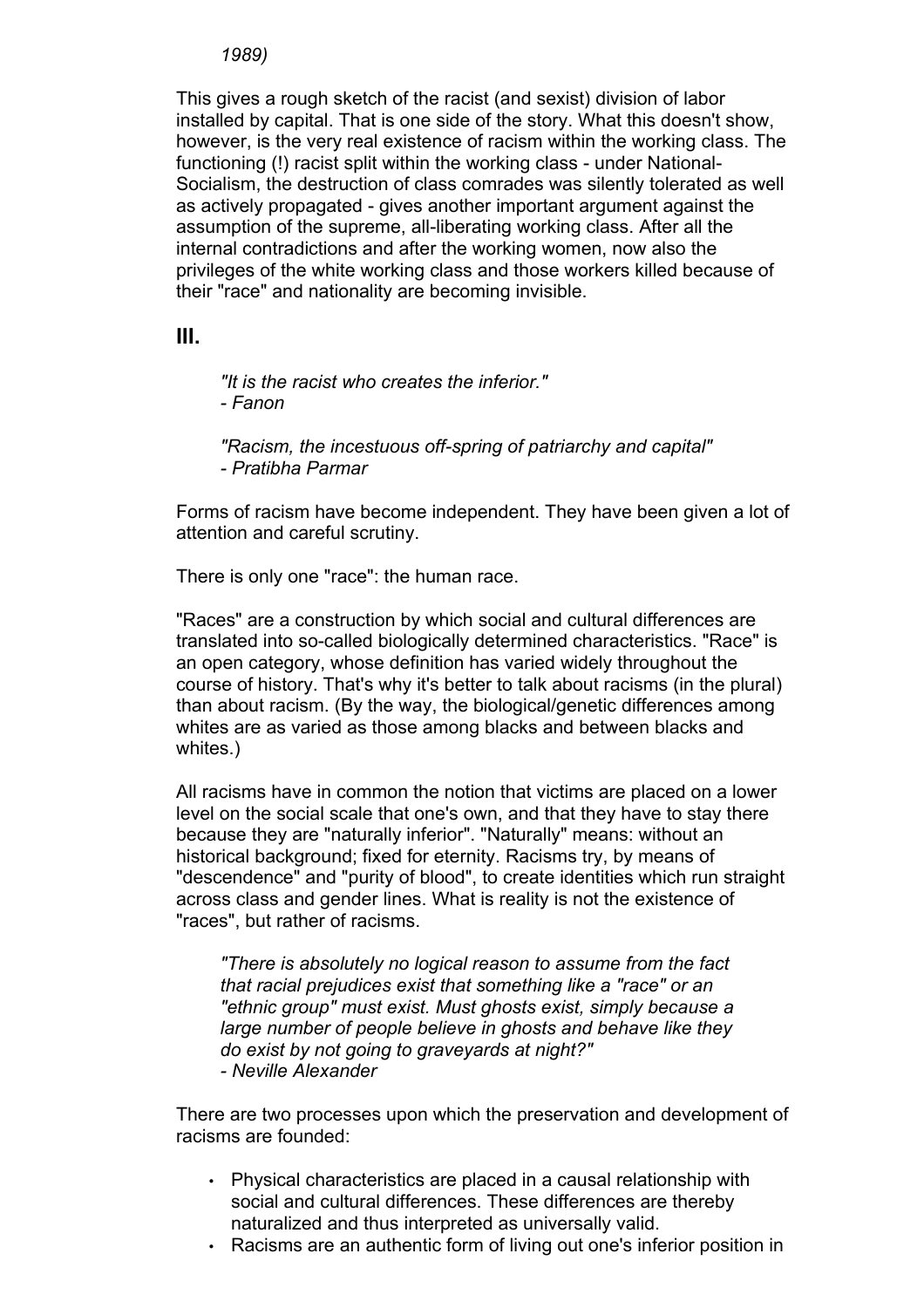the power/exploitation structure. They are constantly fed anew both ideologically and materially - and are more than just "false consciousness".

*"We have to learn how groups which are excluded from the riches of the welfare society, but who are nevertheless part of the nation and seek to identify with it, find, in racism, an authentic form of identity and self-consciousness." - Stuart Hall*

To see racisms as 'false', as mere artifacts crafted by the ruling powers, is to ignore their popularity and materially existing, age-old traditions. Racisms have become structures that cannot be reduced to other social relations. They also cannot be traced completely from knowledge of other social relations, for they are relatively independent of patriarchy and class domination. A separate analysis of "race" and class struggle cannot, for example, explain the racist foundations of capitalism/imperialism.

As power-relations, racisms reach right into peoples' heads. They surface in ideas, attitudes, and emotions. It's very typical for anti-racist views to be linked with spontaneous racist feelings. This internalization of powerrelations means that white people, so to speak, stand upon the shoulders of their slave-keeping ancestors, just as Germans stand upon the shoulders of the Nazis' "HERRENmenschen". (In principle, this also applies to those who consciously and militantly fight this!) Black women and men, on the other hand, stand in front of their enslaved and exterminated ancestors, just as Jews and Poles stand in front of those destroyed in the Holocaust.

"The tradition of all the dead generations sits like a mountain upon the minds of the living." *(18. Brumaire, 1)* To be more precise, Marx could have said: upon the minds of the survivors and their offspring.

To legitimize and secure hierarchies and exploitation by means of ascribing certain so-called biological/natural properties is a corresponding mechanism in the beginning phases of sexisms and racisms. The racisms that arose during the Middle Ages resulted from the persecution of all those that did not live by or seek to adopt the values of the Church. Crusades against these heathens, pogroms against Jewish communities and heretics, and a long series of witch-hunts were the result.

With the conquest of America and Africa, the colonizers were confronted with the problem of establishing a local ruling power structure. Notions of "purity of blood" and "pure nobility" were used in order to keep those being colonized out of power, no matter how wealthy they may become. This kept power in the hands of white Europeans. With the rise of secular society and its emphasis on natural science, "explanations" grounded racisms on solid "foundations". For example, one explorer claimed that Negroes were the result of women mating with apes (!). And Voltaire, who always seems much nicer in school books, thought the following: "There is, in every human race, like there is in plants, a principle which differentiates among them. Thus, Negroes are the slaves of other men."

In the nation states of the 19th and 20th centuries, these coarse racisms were changed into "popular characteristics". "Gallic" French as opposed to "Germanic" Germans, etc. This idiocy played a major role in the hype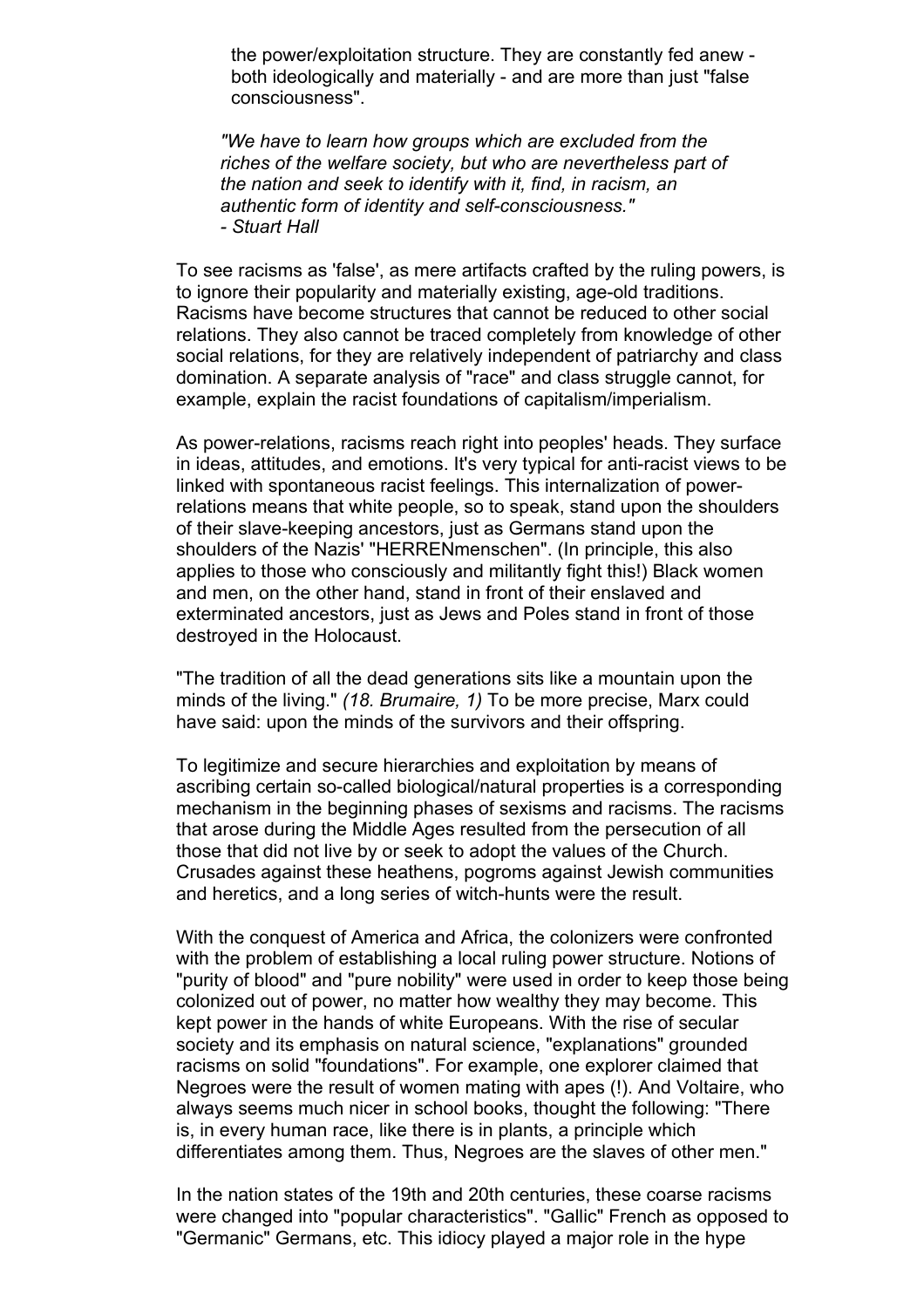surrounding World War I. At this same time, colonial racism became more "humane" and offered the "Negroes" the blessings of German, French, and English civilization. In the words of Bernstein, a social democratic theorist: "We will condemn and fight certain methods of subduing the savages, but not the subduing of savages in itself or of making them feeling the benefits of higher culture." For the rest, the whip and the battleship were what those blacks who didn't want to trade their land and freedom for "higher culture" had to face.

Anti-Semitism is a special form of racism, in which, in one important respect, the pattern of all other racisms has changed: Jewish people are the opposite of the normal "race"-construction because they have no common external distinguishing features to set them apart from others within their social surroundings (and this is precisely the starting point for other forms of racism). Jewish people are "hit in their religious personality, in their history, and in their links with their ancestors." *(Fanon)*

For anti-Semites, this assimilation and lack of "racial" distinctions represents an especially perverted danger for the "purity of the race". Already, Jewish ghettoes have become the products of this anti-Semitic racism, whose victims had to be first identified by spatial separation and later by the yellow star. (So-called properties of "Jewish looks" were only propaganda, although the Jewish people that happened to look like this had severe problems).

For the racists' plans, Jewish people are "useful" victims, because "popular opinion" would never accept the notion of a "conspiracy by Negroes against Germany" or a "Negro-Bolshevik" conspiracy as plausible. But it wasn't hard to find a few Jews in the Communist Party, either at home or in Moscow.

It makes no difference whether or not the propagandists believed all this themselves or not; it worked for the masses, and this was one of the causes of the Holocaust.

Anti-Zionism, to mention it briefly, is a political category, not a racist one. To put it pointedly: "In West Germany, there are many more Zionists than there are Jews, especially in the ruling parties." This is from the Jewish magazine 'Semit' 2/90, looking back upon Strauss, Adenauer, and Springer.

The effectiveness of racisms, especially for under-class whites, can be partially explained by competition. (For the rich, immigrants don't provide economic competition, and the live in different areas; the rich, therefore, can afford to be liberal).

The fewer left-wing alternatives available, the weaker the women's and anti-fascist movements will be, and the more de-classification will express itself in racism and a hatred of women. On the basis of very real and existing racist patterns, de-classification does not lead to solidarity against the ruling powers, but to patriarchy and kicking those below. This is a starting point for understanding the "economic" development of racisms and sexisms. But this does not imply that there is no individual responsibility for the decision between rebellion and kicking those below.

Nor should this give the impression that racisms and sexisms could only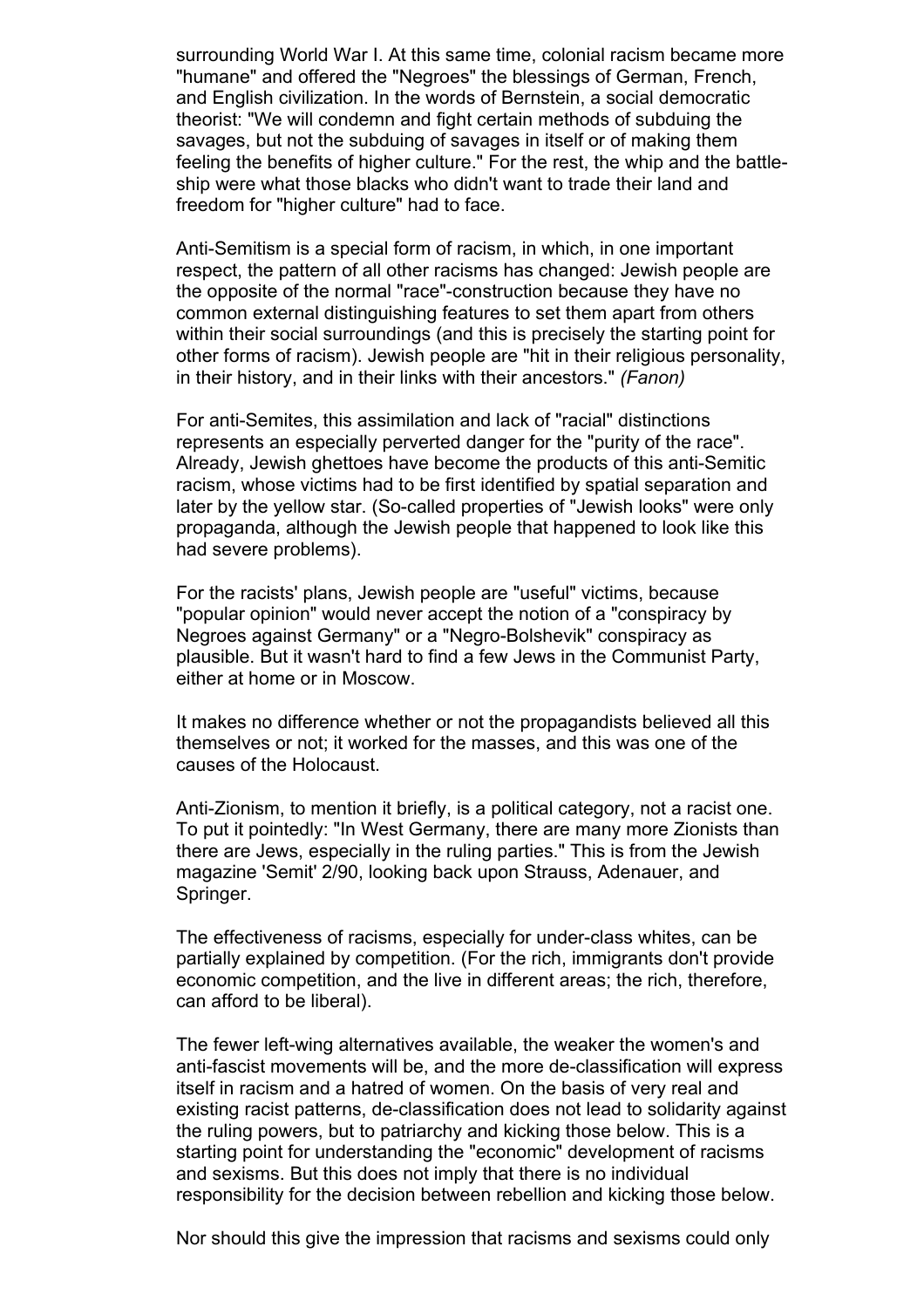be eliminated through the social pressure of a strengthened left. Racism and sexism always exist, albeit open or hidden. That means they also have to be fought against within the left as well, even at times when they are less-visible publicly. (This was not done is 1968, nor in 1980/81!)

As was mentioned before, "race" was originally constructed for racist means. Assigning a "race" means assigning a position: oppressor or oppressed. "Race" is an (additional) factor in the stabilization of unequal political, economic, and patriarchal relations.

But this assignment has also given life to the "racial consciousness" of black people against internal and external colonialization. "Race" then becomes the common ground for organizing the resistance to racist oppression. (Important examples of this are the Black Panther Party and the Black Consciousness Movement). Class oppression and state violence are experienced as "race relations" and the struggle against this is invariably contested along the lines of "white and black". To call this racism a part of other racisms would be to deny their very different starting points: white racisms are used to maintain the imperialist order. They have a long and bloody history. Generations of white people have profited from them, in different amounts. Settler-states like the USA, Israel, South Africa, and Northern Ireland have, by means of institutionalized racisms and the sharing of conquests and positions, given profits to the entire white settler population, including the workers. When resistance to this arises, when black consciousness and black organizations form themselves, in the slaves' rebellions from Soweto to Harlem, then this is directed against the imperialist status quo and white history.

Struggles motivated by "racial consciousness", like black struggles, are anti-racist struggles!

Until all racisms are defeated, organizations which form around the issue of racial oppression are necessary.

*"It would mean to disarm oneself strategically and tactically if one were to deny the reality of prejudices and observable differences, wherever they come from. It would be impossible with the possible exception of a few thousand students - to organize a mass movement." - Neville Alexander*

The black liberation movements in the struggle for national independence are anti-imperialist and anti-racist, but not necessarily anti-capitalist and anti-patriarchal. Fanon says that after a long period of colonial and imperialistic de-identification, "Third World" nationalism is the only way to achieve a collective identity and the practical unification of the (until now divided) oppressed.

This probably is unavoidable, but this is still in the tradition of the step-bystep model which places national liberation before that of the working class and of women. Class struggles and patriarchy continue to exist, but are "frozen" in the interest of the national cause. But this "frozen" state is only an apparent one, placed in the program of the liberation movement.

Whereas the working masses and women figure prominently as fighters in the liberation movement, thereby making an important difference to the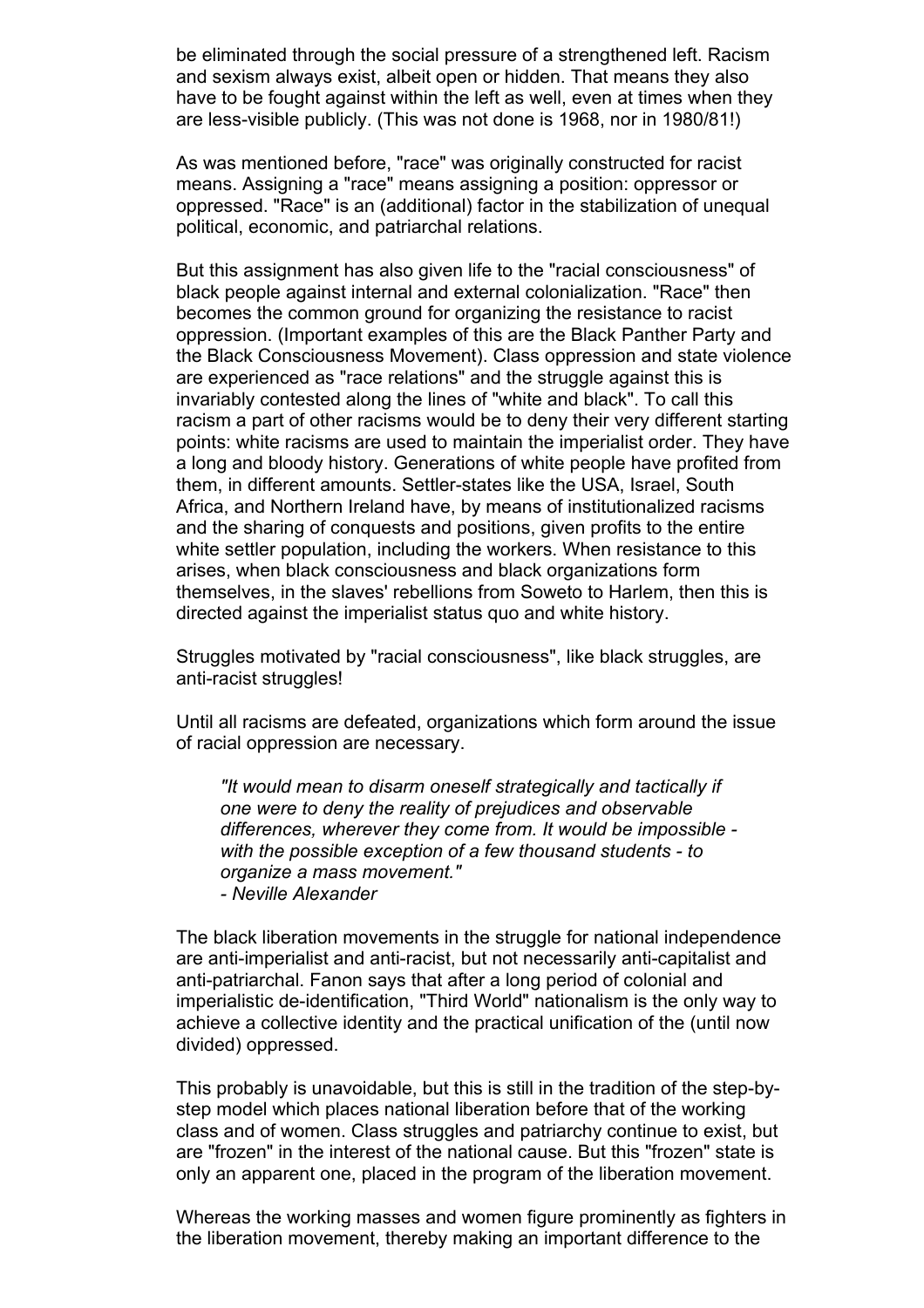colonial puppet's armies, they disappear after the national victory in the economy which has to be built up in the patriarchal society that has grown into a nation state. The national victory itself is not achieved by means of a sexist-reactionary mobilization. The old is genuinely toppled by the struggle of women. But afterwards - as in Iran - the backlash occurs; the second-strike of the national "revolution" is aimed at women in a "fundamentalistic" - or Stalinistic - way.

Obviously, black people are divided along class and gender lines in the nation states established by liberation movements. But these divisions have different forms than those between white people, because they are determined by a long history of white racism and resistance to it. In the critique of the working class, the racist and patriarchal dimensions were already touched upon. So it is logical that black anti-racist organization and theory don't necessarily have to be anti-capitalist and anti-patriarchal.

### **IV.**

*"The notion of patriarchy has been rediscovered by the new feminist movement as a verbal weapon because the movement needed a notion in which the totality as well as the systematic character of the oppressive and exploitative relationships experienced by women could be expressed. Patriarchy names the historical and social dimensions (...) and is thus less open to biological explanations, as opposed to notions of male supremacy. Throughout history, patriarchal systems have not been universal, timeless systems that have always existed. (...) If patriarchy had a certain starting point in history, then it can also have an ending." - Maria Mies*

The above quotation helps explain the definition of patriarchy and rests further upon the necessity that the direction of anti-patriarchal criticism be given by feminist women.

This section will not proscribe feminist theory and praxis. Both fill countless volumes, and reality as well. But some aspects of feminist theory and practice need to be shortly recollected, however:

Violence against women was taken out of the private realm and shown to be structural and present in all other social relations; the humanistic notion of Humanity was broken down from a male abstraction into men and women, thus making women visible; the ruling conception of nature in science was robbed of its supposed neutrality and the ordering of women under nature was dismissed; the whole of philosophy, including that of leftwing thinkers, was dismissed as being founded on patriarchal premises; the connection between sexuality and domination was illustrated; all dichotomies were critiqued (mind/body, nature/mankind (!)); a critique was made of the working class, as was discussed earlier; the importance of the labor of housewives and women in the "Third World" was affirmed; the demand for control over one's own body was made, against all reproductive technology and laws against abortion; and as a final example, the general remark that, all class and "race" hierarchy not withstanding, any man gets from the system the control over at least one women, and it is his duty to refuse this.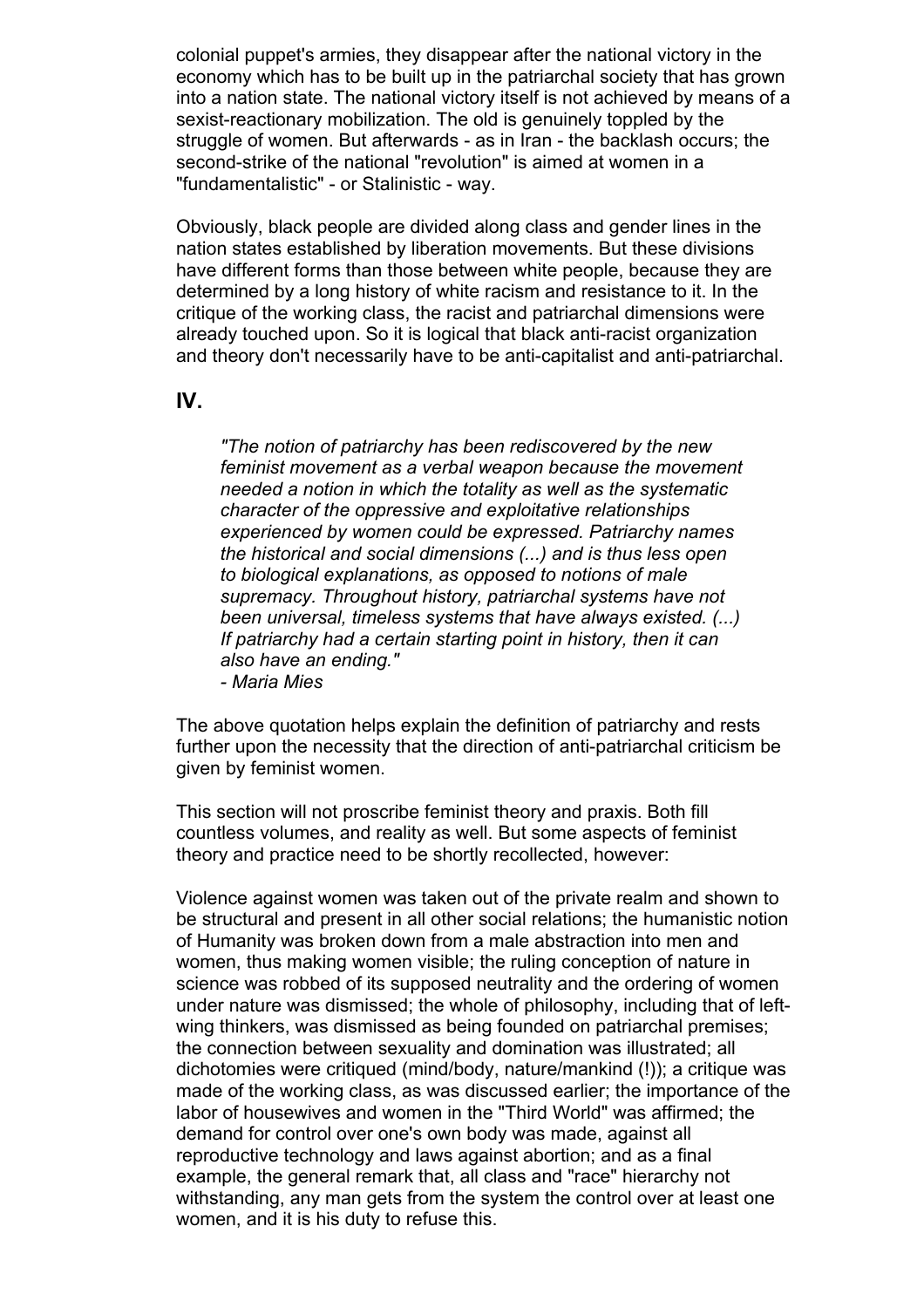A lot of these criticisms, and especially the practice associated with them (more on that in part VII), are directly aimed at the traditional and autonomous left because they affect their theoretical starting points, inner structures, and utopian visions (more on this, too, in part VII).

Something more precise regarding violence against women:

*"I believe that the importance of sexual and physical violence against women (psychological violence is something else, because its effectiveness is often linked to others) has not been understood in its full (social) dimension, not even by ourselves. Far too little, therefore, have we come to grasp and analyze the changes that occur, because only slowly but surely, bit by bit, does more and more come out into the open, even when the difficulties of arriving at a solution are enormous due to the individual nature of the mistreatment. Sexual abuse and rape during childhood doesn't just affect some girls and women, but rather millions of them. Child abuse in particular - as is becoming increasingly clear - is becoming a mass phenomenon all over the world. That is why we can say that this phenomenon marks the social role of women. If your eyes have been open, then you will at least have some idea of the hideous and, most of all, unconscious consequences that (sexual) abuse as a child has on one's conditioning. For the rest of your life as a woman, this is always a determining factor." (from a letter by a woman in the discussion)*

Patriarchy does not, as defined at the start, exist in a social vacuum. It is linked to the other forms of oppression and has a common history with them in the process of mutual stabilization. Thus, in a class society, women as abstract beings, not influenced by their respective classes, cannot exist. The forms of oppression against women - and the resistance to them! - are different; they are different for the middle- class woman than they are for her cleaning woman; they are different for the both of these women than they are for a woman working in a sweat-shop in Malaysia or a woman farmer in Africa.

Therefore, the class divisions were followed historically by a division into civic and proletarian women's movements. But both of them, as opposed to the contemporary women's movement, lacked a feminist theory and true autonomy. The former was generally tied to state reformist policies, while the latter, for instance, was told by the Communist International in 1935 that there was no such thing as a specific women's question. Contemporary arguments between left-wing feminists and cultural feminists mirror, in part, these different class positions.

*"The oppression of women knows no ethnic or racial boundaries, that is true, but that doesn't mean that it is identical within these boundaries. To deal with one of them, without even mentioning the other, means to deny both what we have in common as well as what divides us." - Audre Lorde*

*"There is no such thing as the universal patriarchal context...not until someone postulates an international male conspiracy or a monolithic, a-historical power hierarchy. But there is a world-*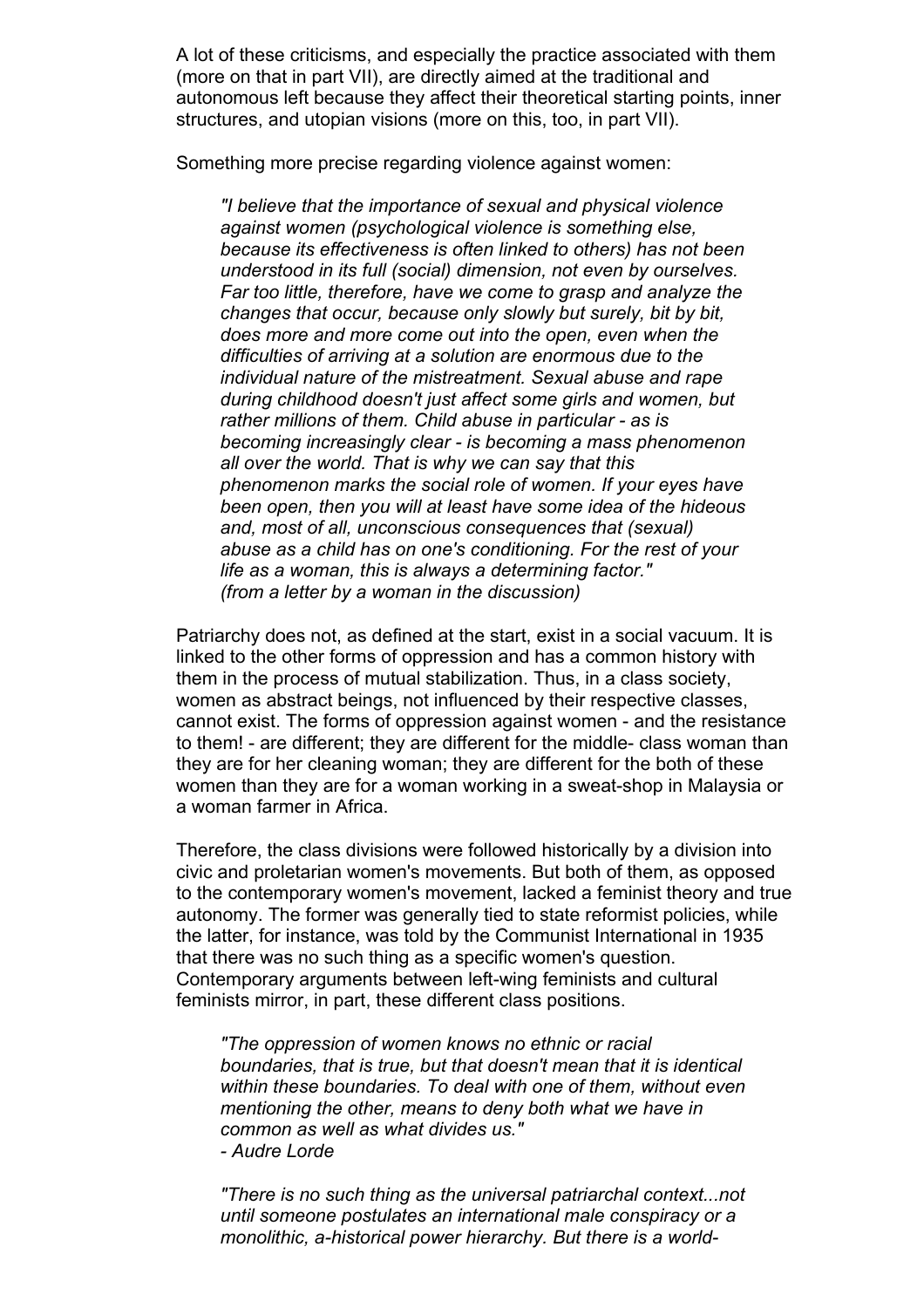*wide power structure, in which any analysis of culture, ideology, and social-economic conditions has to be planted by necessity."*

*- Chandra Talpade Mohantey*

In this paper, examples have already been given of the patriarchal and racist dimensions of capitalist exploitation and for the penetration of racisms by class positions and struggles. And more recently, the dimension of class differences within patriarchal oppression was also discussed. What remains now is the question of the importance of racisms - and Eurocentrism - in patriarchy.

The discussion of Black and white feminists on this issue only got underway within the German women's movement after this paper had already been started. The fact that this (very intense) discussion was at first only held within women's groups was surely no coincidence. Leftist men, in the face of more severe attacks or more pressing themes, mostly just dug in and waited. And this is where the criticism of racism and Eurocentrism hits them full smack in the face, in addition to the charges of their patriarchal privileges.

Criticisms by Black feminists are essential to an understanding of triple oppression; in a way, they are a sum of their total experiences. Their criticism attacks racisms from a feminist stance and also considers, observes, and works with class differences and differences between the metropoles and the "Third World".

*"Two-thirds of humanity is colored, and white feminists have to make themselves aware of that. They have to look at the conditions in which people live, and they have to talk about power relationships. Who has the power to oppress? What is the position of colored women? Every oppressed group has to go and define its own road to liberation. But white feminists have to acknowledge that they form a part of economic and cultural imperialism, that they have an ethnocentric point of view, and they often think they have a higher intellect than other parts of the population. How many white feminists would be willing to accept the intellectual leadership of African women? How can women talk about some other kind of freedom, and fail to look at South Africa? Feminism has to deal with imperialism, with land rights, with Maori's, with native Americans, with black women in South Africa; if not, it is a very short-sighted feminism without a global vision."*

*- Gloria Joseph, 1988*

*"It is claimed that racism and sexism are similar processes. Ideologically, for example, they both stress natural and biological differences. It is also said that notions of 'race' and gender both represent social categories. But as soon as a historical analysis is made, it is obvious that they are different and, thus, the analyses must also be different. The fact that black women are at the same time oppressed by patriarchy, racism, and class rule is the main reason not to introduce analogies that would make triple oppression invisible. We cannot define the one and only source of oppression. When white women name only patriarchy, we want a more complex*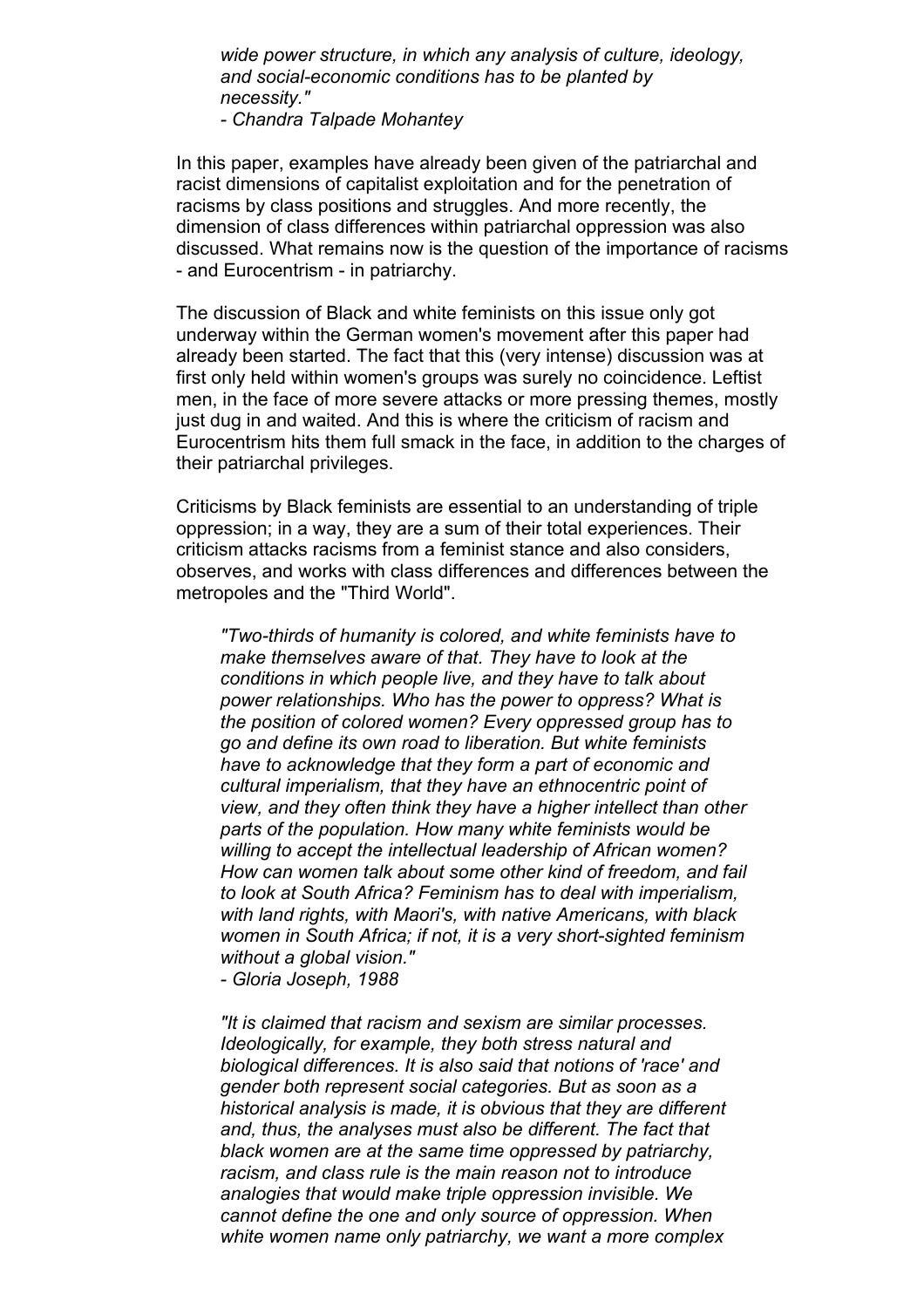*concept. We find it difficult, too, to separate class position from sexism, because in our lives, we experience both simultaneously.*

*"As black women, we, by necessity, are in solidarity with black men against racism. This is a solidarity that white women, of course, cannot have for white men. We fight together with black men against racism - but just as well against their sexism. (...) White feminist theory and practice must acknowledge that white women are the oppressors in a power relation with black women. This compromises any feminist theory based on the equality of all women. Three central parts of feminist theory (family, patriarchy, reproductive labor) become problematic when applied to black women. They way in which the gender of black women is socialized is different from the making of white femininity, because the racist component is added. (...) The understanding of the dependency of the housewife is problematic for black feminists. The claim that this model bridges the gap between the material situation in the household and the ideology of femininity overlooks the fact that black women often lead in their households.*

*"Black men are very often unemployed and women aren't so dependent upon them. How can it be claimed that black male supremacy exists and functions in the same way as white male supremacy? The history of slavery, colonialism, and imperialism have systematically put the white male roles out of reach for black men. (...) Power-relationships in slavery are obviously also patriarchal. But there is a difference in the patriarchal treatment of black women by black and white men. (...)*

*"The concept of reproductive labor has to made into a problem as well. What does it mean in a situation in which black women do the domestic labor for white women? In this case, they are not wage laborers, but play a role in which they achieve the reproduction of black workers and of whites in the household simultaneously. (...) The tendency to generalize the oppression of such a vague category as 'Third World women', up to the point where all meaning is lost, is typical of the way whites handle the uniqueness of all our experiences and oppressions in their concepts and theories. The notion of patriarchy was introduced to distinguish sexist forces from other social powers, like capital. But using this term in its turn hides other differences."*

*- Hazel V. Carby, from "The Empire Strikes Back"*

*"The way in which capital, patriarchy, and 'race' structure the exploitation and oppression of black women makes it look impossible and undesirable to highlight one specific ground for all oppression: all three are always present in the daily experience of black women."*

*- Pratibha Parmar*

The following quotations come from a speech by a woman from the Philippines, delivered at a meeting of a group against international sexual and racial exploitation held in Frankfurt. They reference the situation in Germany directly. The woman's criticisms are placed in the current context of the women's movement, but they must also be aimed at the entire white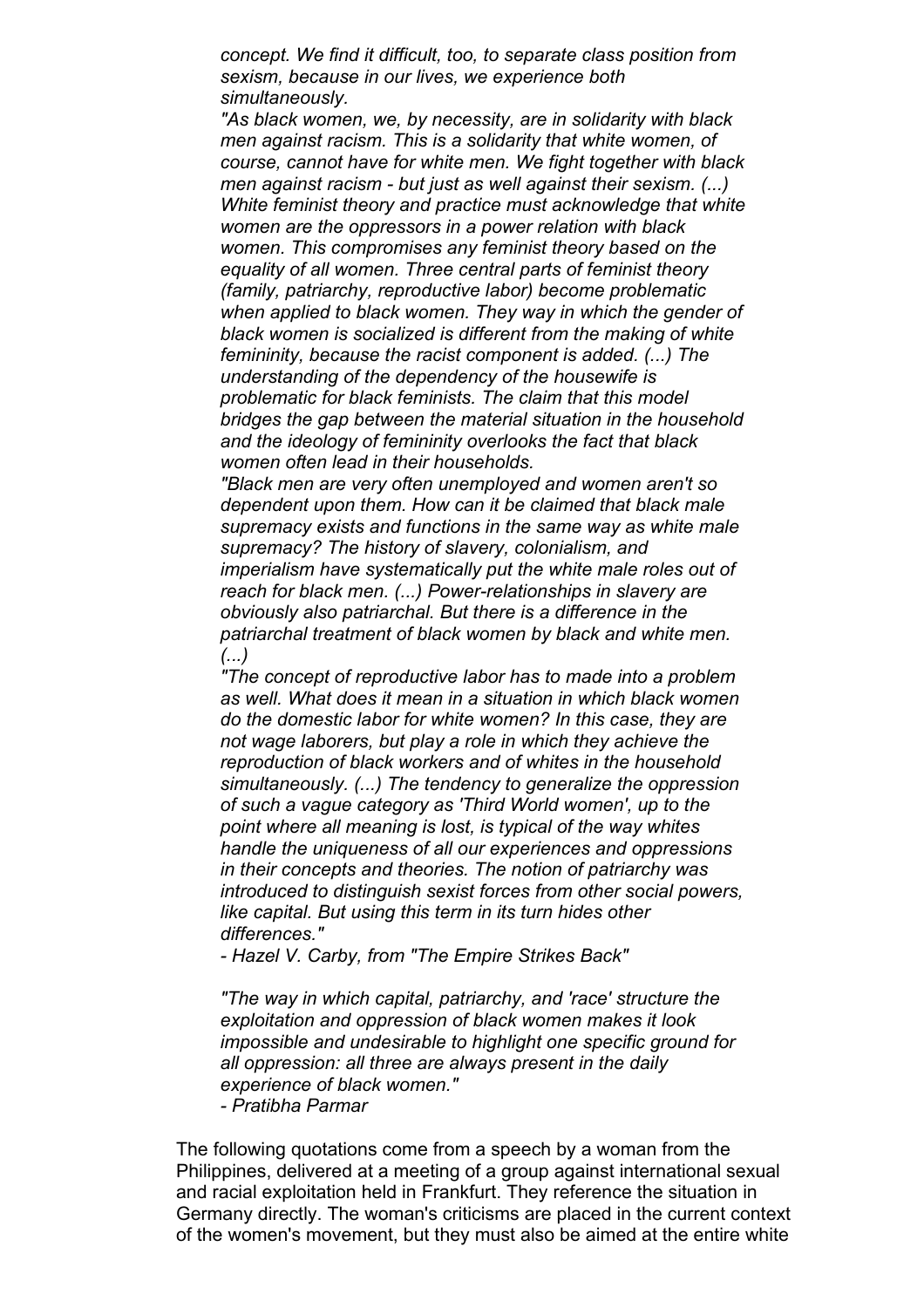left. That is why they are printed here.

*"Suffering from white racism, coupled with sexism, is an obligatory part of daily life for a foreign woman in West Germany. It's constantly being pointed out to her: this country doesn't belong to you. She feels lost, unwanted, inferior, isolated. And they feel ashamed, the foreign women, because they are looked upon as 'bought' women: dirty, without morality. 'How can you let yourself be sold?' the faces of the German women seem to say. What do you know about the things which are going on in our homes? Do you know what it means to be exploited by the multi-national corporations? (...) You look upon us as victims. Victims? If anything, I sure don't want to be looked upon as a victim, because I would fear that you would come and 'rescue' me and help me compassionately. "We don't need your compassion, we need your co-experience. After that, we can talk about solidarity. Solidarity requires equal footing: we need to be on the same level, not one above the other. (...) And in the heads of many of you, you are saying: 'Why do you let yourselves be treated this way by these stupid German men? Why don't you get a divorce?' You won't understand it, you won't accept it, because you judge them by your own standards, whether knowingly or not. Because you don't have any idea what it means, or what he circumstances are at home, or how few are her possibilities. But most of all: you cannot accept that there are many roads to emancipation. (...)*

*"What are they, German women? They call themselves our sisters, our big sisters...*

*"They are our conversation partners, who discuss with us our problems. (Don't German women have problems? Why is it always we who are talking?) (...) They are also the ruling women, because of what they belong to; their nationality makes them co-perpetrators in the exploitation of the under-developed countries of the Third World. They show great solidarity towards us and join in campaigns to fight the oppression of women in our countries, countries in which war is often the daily reality. What do you really know about our countries? Why do you show solidarity? What's behind that? (...) They are also the women who've been to Third World countries, either on their holidays or for some study project, and who, when they've returned, claim to be experts. They then give lectures and speeches for us and our movements. And for many of you, they are more plausible than we ourselves. (...)*

*"Another reason why German women support projects for foreign women is the enthusiasm of many left women for the strength of the social movements and the liberation struggles in the so-called Third World. The starting point is clear: the social circumstances in some Third World countries - exploitation, corruption, feudalism, US-imperialism - create the conditions for liberation movements. The oppressive situation is as clear as it can be. In the rich metropolitan countries, on the other hand, such a strength cannot develop, at least not without great difficulties. But in many women, there exists a great longing for the enthusiasm of the masses, their strength, their struggle, since it cannot be experienced here. This is connected with the*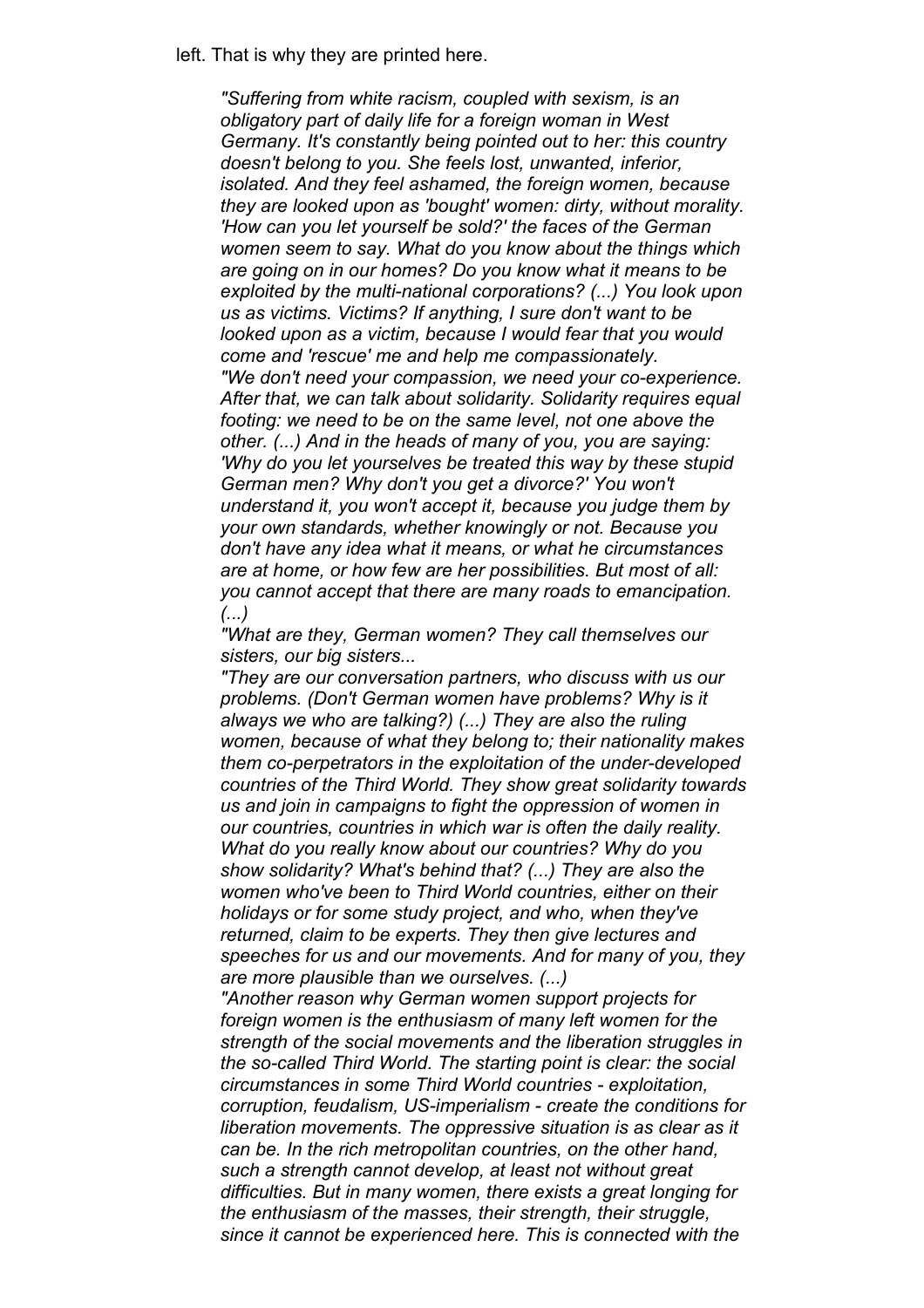*idea that anything which is unfamiliar must be exotic. I can understand the longing. It is hard to bear, however, when the white women start teaching us how to wage our own struggles. Hard, when they want to force through - in old colonial style their feminist theory. Hard, when they demand, at the same time, to be acknowledged for their sponsorship." - Liclic Orben-Schmidt, 1989*

Again, all that has been said here hits left-theory and left-behavior, and left-men even more so. If those who have been quoted so extensively here speak mainly about women's structures, then this is simply because in other places there has been very little discussion about this, and elsewhere no such convincing texts are to be found.

## **V.**

*"The aim of theory is not to raise our intellectual or academic reputation, but to open possibilities to understand the historical world and its processes, to gain directions for our praxis, and to change it if necessary." - Stuart Hall*

Theory which wants to recognize and fight oppressive relationships is no mere hollow head- banging. Being hostile to theory is to partially disarm one's self, because without theory, only immediately experienced supremacy can be registered, without understanding its structure, history, or global dimensions. To recognize this, ideas, notions, and a transmitting language are required. The use of a common language unites; confusion over words and unclear ideas divide.

In all liberation movements, the gaining of knowledge under the most difficult circumstances is a central part of the fight; theory is a weapon and weapons are not voluntarily rejected.

The totality of oppression, of which we are talking, simply cannot be experienced by everyone. The more white, the more male, the more rich, the more metropolitan one is, the less this is possible, and the bigger the obligation to solidarity is; to understand these realities is a learning process, so that you can then practice effective solidarity.

Supremacy is a central concept. To define it as one side of a duality between men and women, between black and white, or between labor and capital, falls way short. This presupposes a uniqueness and a completely separate existence of each of the sides which knows of no dialectic whatsoever. Supremacy for the aim of exploitation and preservation of power is, rather, a many-sided practice of oppression on the basis of several overlapping circumstances. The rules of supremacy change constantly as history moves on, and its material and internalized structures are continually built anew. There is no a-historical capitalism, patriarchy, or racism. They, and their connections, are processes of constant change.

To make a distinction in these oppressions between a material base and an ideological upper- structure would be a purely academic matter. That's why "in recent times, it has become difficult to find a simple economic class interest that is not permeated by ideology" *(Hall)*. And Gramsci, in "The Philosophy Of Practice", points to the fact that it "is a purely didactic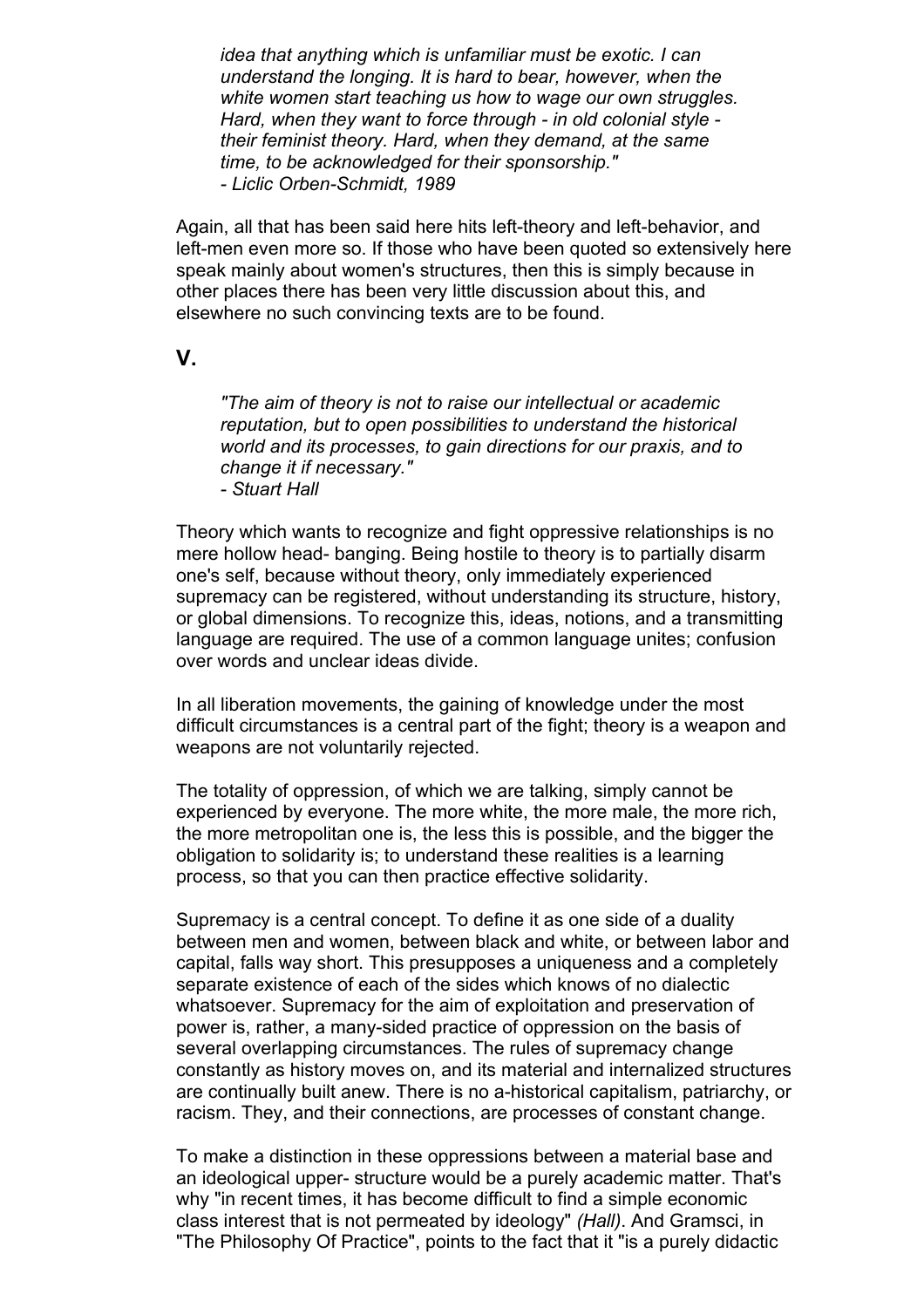difference between form and content to see the material powers as content and the ideology as form...[because] the material force cannot be understood historically without form and the ideologies would, without the material force, remain the whims of individuals."

The material violence of "ideologies" like racisms and the hatred of women is all too obvious.

Supremacy is never complete; there are cracks in it and its internationalization is never free from contradictions. Oppressions aren't conducted separately and differently in the metropoles and the Third World. They are experienced in different ways, dependent upon which form of oppression is being experienced, and upon which ones they might commit or use themselves, and especially dependent on whether or not they fight against them. It's not the separation of oppressions which is important, but rather their mutual articulation. No single oppression is completely isolated or completely traced to another one; they form a consistent reality.

It's not a bad idea to conceive of supremacy as a sort of net. The meshes can be bigger (metropoles) or smaller (Third World). The threads can be older (patriarchy) or newer (capitalism), more stable (Germany) or weaker (Central America). The threads are knotted in different ways (racisms are connected to capitalism differently than patriarchy is, for example), and the net is constantly being repaired and renewed by many different forces (capital, state, whites, men) so as to catch others in it (women, blacks, workers), and these tear it as best they can.

This net-like view of supremacy, in which, at any knot or thread, both high and low are preserved, but no single cause or main contradiction is presupposed, also touches on the question about the revolutionary subject. If this can no longer be deduced from any one duality or single important cause, then that means that no single group of oppressed peoples can be given a privileged, avant garde position.

To decide upon the revolutionary subject by simply adding up the oppressions (Who is oppressed the most? Ah! They have to defend themselves the most!) would be an abstract construction of numerical science, which, by means of arithmetic, would give women workers a role they never asked for. To embrace them as the revolutionary subject would be fairly comfortable for the metropolitan left because no consequences result. But the lives and demands of black women and workers can very well be a measure for how a utopian liberation must be in order to end all oppressions. In this, no single oppression is played down, but rather the whole of it shows all of the beast!

The question of which oppression is the most important was mostly asked with an eye to formulating strategy; thus, social democratic and Stalinist labor movements claimed for decades that the exploitation of the worker was most important in comparison to other, "secondary contradictions". In an abstract sense, this question cannot be answered without arriving at the most unbearable comparisons. (What is worse, witch-hunts or slavery? Violence against black men or white women? War in the metropoles or war in the "Third World"?)

In reality, however, the question is different. The net-like character of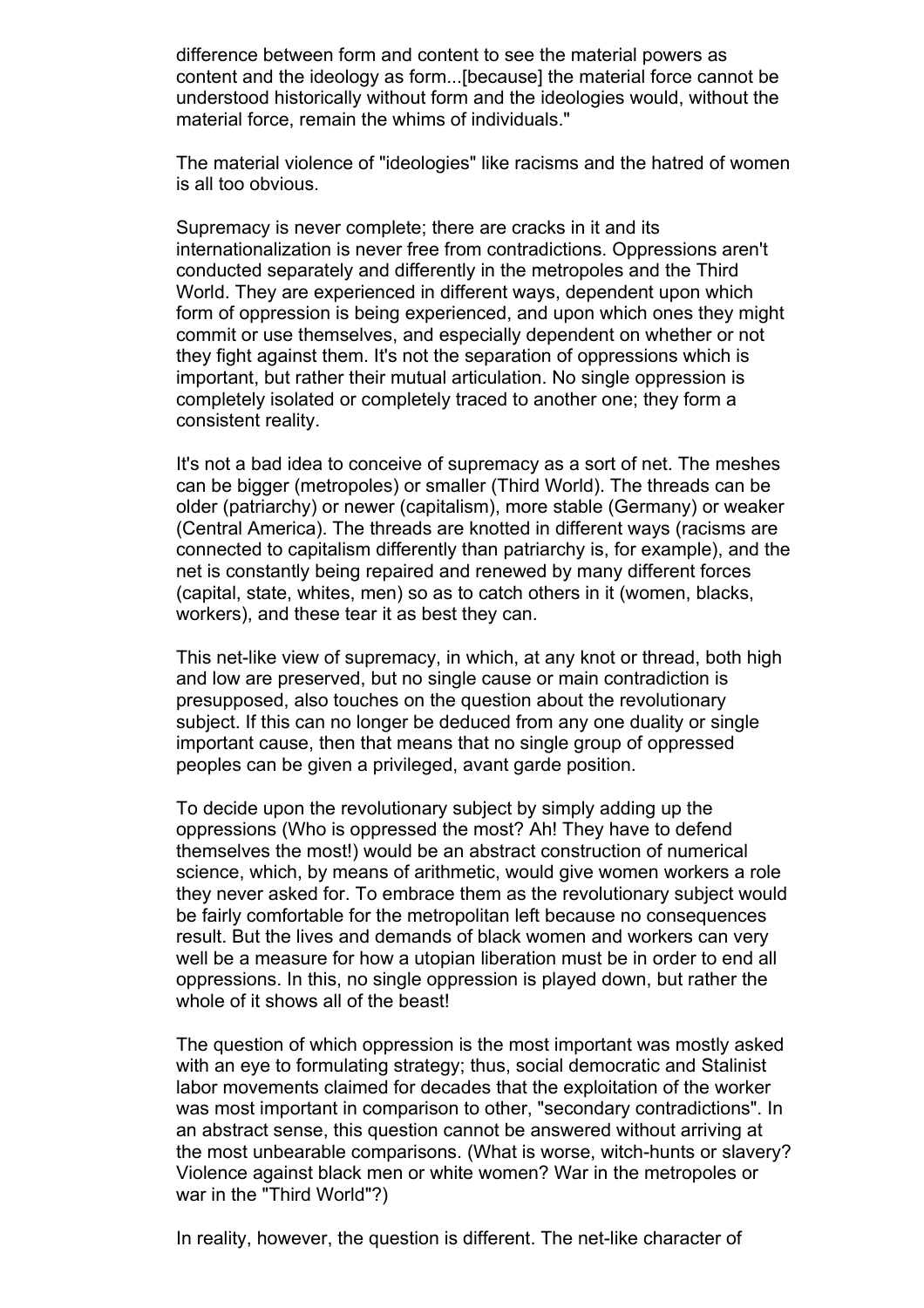supremacy and its simultaneous, global application require that the question be asked of each immediate situation of a concretely experienced and applied oppression. Then, differences in the composition of the oppressions appear, and they can be very/somewhat racist, very/somewhat patriarchal, very/somewhat imperialist or capitalist. Some examples: violence by a white man against a white wife is only superficially connected to capitalist/imperialist exploitation and has basically nothing to do with racism; a white male assembly-line worker is not exploited by racisms and certainly not by sexism, but the black worker beside him is at least oppressed by racism; when white workers beat up a black man, that is primarily racist, although their act may have roots in the capitalist exploitation of all workers; when black workers strike against a white boss, very different components play a role. This list is as endless as reality.

It's clear that all forms of oppression must be fought against, and it depends on the recognition of the specific composition of oppression to determine just how the fight should go. That the fight against one component of oppression can make holes in other parts of the net (like during the British miners' strike, when the miners' wives organized themselves) is a welcome fact, but it's just as likely that the net could get tightened in one spot because of a misdirected or unfinished fight (for example, when workers' struggles are aimed against "double-earning" women or blacks).

The risk of wrong or unfinished fights is a good reason for the left to abandon its self-security and self-centeredness. As Juliet Mitchell said: "An exploited class, an oppressed group, cannot gain any political awareness if it has not recognized the relationships between all the classes and groups in society; by turning into itself it will never get to this consciousness."

# **VI. Intermezzo: NS-Fascism And Communist Resistance**

This section is not, not matter how it may seem at first, out of place, because NS (national- socialism) fascism is the historical background to a combination of capitalism/imperialism, patriarchy, and racisms that is specific to Germany. In view of the present-day imperialism of Great Germany, it is necessary to look at the past with a contemporary vision. Besides, it is often easier to analyze historical phases that it is to examine the present-day.

The traditional left analysis of the NS dictatorship as being the most reactionary fraction of finance capital does explain the support of the multinationals for the Nazis, but this only highlights one aspect of the NS. It fails to explain either "the failure of the working class" or the relatively large mass-base of NS- fascism in Germany. As with any form of nationalism, the popularity of NS was based on the premise that you belonged to a certain nationality or "race" and thus deserved privileges over those who did not belong. It also gave the illusion of an identity, which did not in reality exist, but which was in line with a certain desire for order and isolation.

The mobilizing force of Nazi ideologies was tied to those already present: racist ideas of German superiority over other races; demands (from doctors) for the elimination of "life unworthy of life", in the social-Darwinian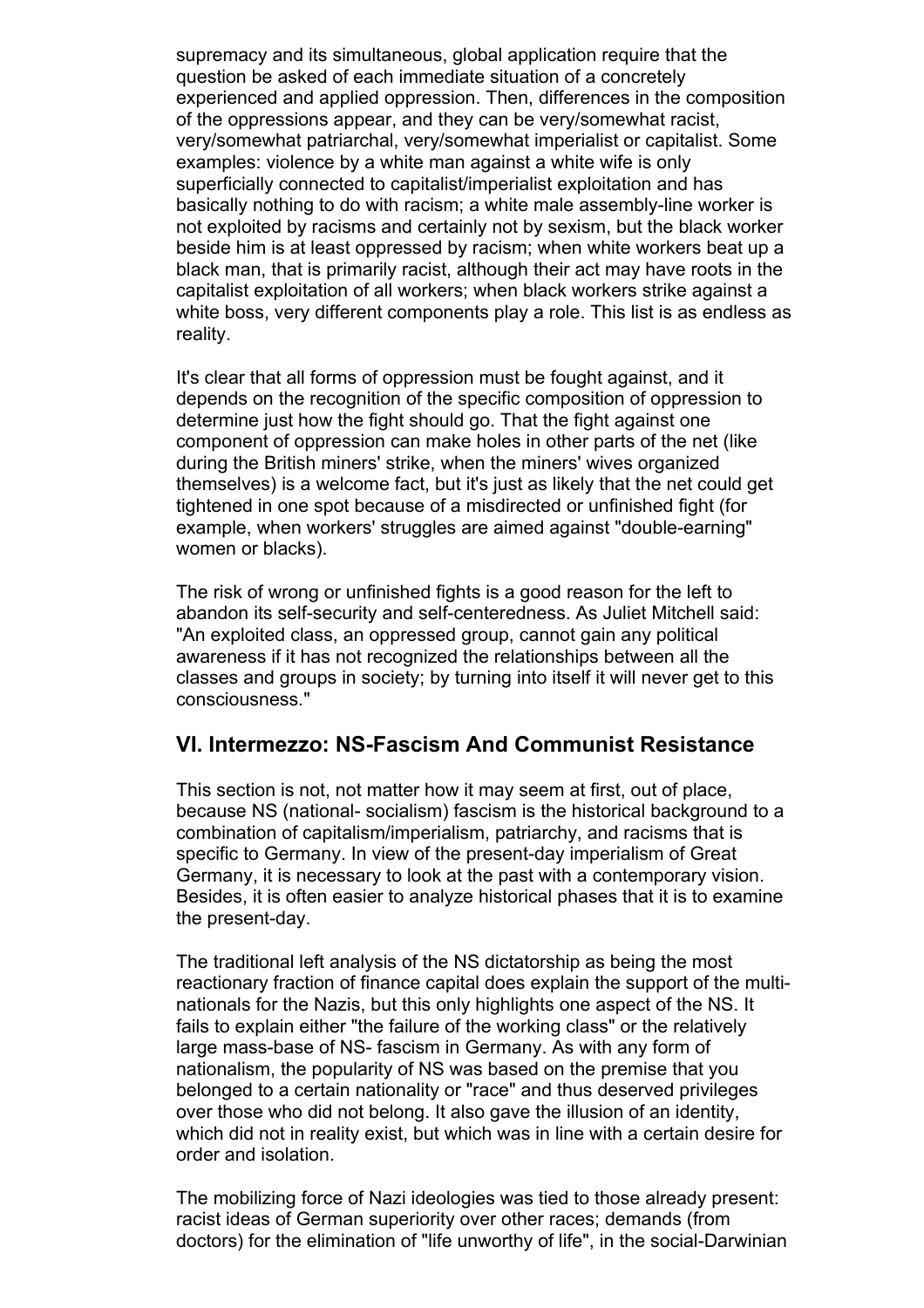tradition; male brotherhood ideals which reacted in irritation to the changing role of women in the 1920s; ideologies about the necessity of 'Lebensraum' (living space) and winning back colonies by revising the peace treaty signed at Versailles; and last but not least, social ideologies which played against class struggles and called for "popular unity".

The effectiveness of these ideologies was multiplied in NS because they became encapsulated in a state mechanism. This lead to the briefly mentioned toleration for the destruction of "non-Aryans" and left- wing comrades.

NS was a very special case of racist labor organizing. Especially under the war economy, the spectrum of forms of exploiting labor via industrial hype ranged from a virtually unpaid labor force to working slaves and "destruction by labor". The divisions were done strictly according to the Nazi "race" scale: the management were German "Aryans", as were the technicians and the highly skilled workers; the next level were the nonvoluntary "hired civil workers" from the West or Czechs; lower still were Polish workers; and at the very bottom were Soviet prisoners of war.

Besides these were the women and men in concentration camps - who were killed sooner or later - with patches stitched to their clothes which indicated their "usefulness" and perseverance. It's important to note that this labor force did not assemble simple products, but rather high-tech projects in the main economic sector! For instance, at the IG-Farben plant at Auschwitz, forms of oppression which are normally separated by whole continents or epochs were found hand-in-hand. Resistance came primarily from the lower levels of the hierarchy, but the prisoners, whether Polish, Russians, or Jews, were generally abandoned by the German workers. They did not behave as class comrades, but rather, according to their place in the hierarchy, as 'Herrenmenschen' (lords of people). Those who did show solidarity were either leftists or simple, compassionate people, but these were only a tiny minority of the millions. According to NS logic, there may have been economic reasons for the destruction of the Jews and the people of the East, but in general, it was a racist ideology that was utilized. It planned in which order the destruction would occur, and it planned choices for carrying out tests on humans. In a certain way, the NS used up all of the historic forms of racism in a compressed form in just twelve years: the persecution of the ill and mentally disabled, including murdering them; pogroms against Jewish people, leading up to the Holocaust; the wars for conquest and colonial space and for the exploitation and extermination of those that lived there (programs for the re-development of Africa had already been drawn up).

The NS ideologies not only mobilized their followers to attack certain targets, but they also imbued them with brutality, notions of "racial purity", and a leadership cult which surrounded the Party organizations.

Fulfilling one's own desire for power under such conditions was achieved by kicking out those below. In the private realm which the NS offered, at least according to their program, a man was at least guaranteed the control over one woman.

In the social sphere, once racists are in power, they have an immediate interest in controlling "their" women, because these are indispensable for the purity and continuity of the "race". All improvements promised to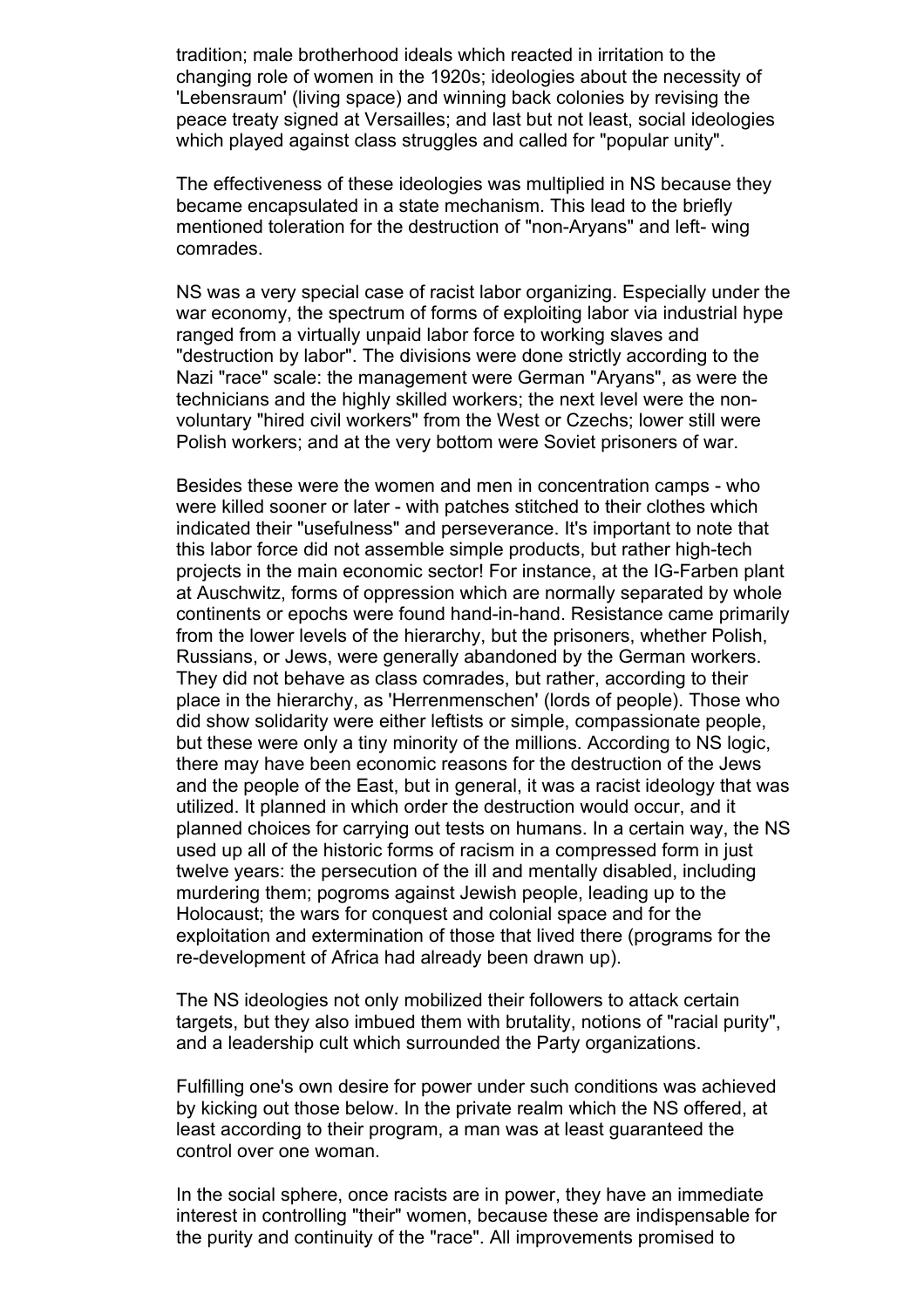women under NS only served to keep them in this role. And this role was only valid for "Aryan" women - the racist divisions ran through both genders. Jewish, Polish, or Russian women were persecuted because of their nationality and "race" and because their "alien race" offspring were not wanted. They were not praised as mothers, but rather were treated as 'Untermenschen' (sub-humans). In Ravensbruck and other women-only concentration camps, there were German female guards, in so far as the SS granted them this power.

German women who fought against the NS did so because they were communists or Jews, and as such, they were compelled to fight. The fact that there were 800,000 women soldiers in the Red Army and other women in the partisan movements in both East and West has only become known in recent years (thanks in part to Ingrid Strobl).

The division of all women according to their "race" and nationality, according to their political convictions and their class status, dominated under NS and during World War II in general - the patriarchal contradictions of their specific societies. Just being a woman did not determine which side of the barricades you were on.

*"It is not the literal wording of the statute, but the meaning and spirit put into this literal wording by active fighters that determines the value of an organization." - Rosa Luxemburg*

It should not be claimed that the course of history would have been different in 1933 if the KPD (Communist Party of Germany) had taken a different political line. The (revolutionary) left was weak, it had very little money, and even fewer weapons, and was facing a broad front of middleclass and fascist forces. But a few aspects are noteworthy (and perhaps something can be learned from them).

From the early 1920s, in accordance with Soviet-style Bolshevism, the KPD had a strict hierarchy, a ban on differing factions, and the Party-line was the primary, fixed dogma, and any diversions from this were punished by expulsion from the Party. It's obvious, therefore, that culturalrevolutionary and women's positions, which were passed off as pettybourgeois, anarchistic, or secondary contradictions, had no chance of influencing the Party leadership.

With the Stalinization of the KPD, women disappeared completely from the Party leadership (Politburo). So as not to give Nazi propaganda any holding points, communist Jews were also removed from the front ranks. The KPD was not racist, but it had its 'white spots'. In its program, the KPD was much more progressive on women's issues than the other parties (for example, they wanted to get rid of all laws banning abortion), but it also held that women's issues were secondary contradictions. And Rosa Luxemburg's questions regarding the Soviet Communist Party still applied to the KPD.

The concept of solidarity meant that the class-conscious proletarians of the KPD were oriented according to male values. The Party's ranks were never more than 15% women; only the half-charitable group Red Help was about half-women. The whole private realm was separated from class interests and this allowed patriarchal oppression to work its way into the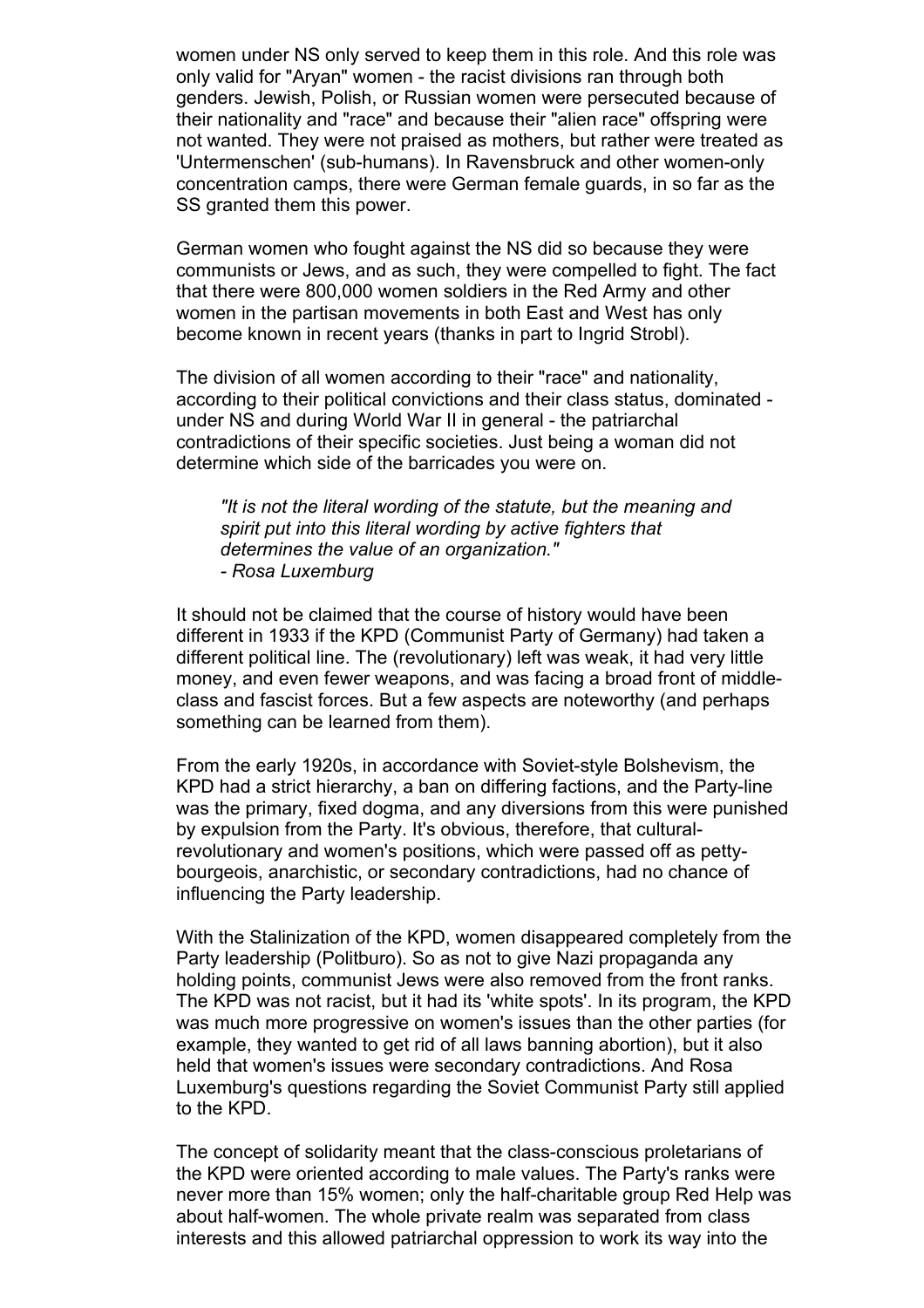'proletarian family', about which the KPD propaganda proclaimed 'clean girls', strong comrades, and heroic mothers. This parallelled the Soviet Union, where, after the first few progressive laws, the liberation of women was toppled by Stalinism.

#### *"The psychological structure of a class is a moment of its objective situation."*

That line is taken from a study which was conducted in 1929/30 among a few hundred workers, almost all of them social-democrats or members of the KPD. One of the results was that the actual characteristics of left-wing individuals often differed greatly from official party platforms and progressive views. The stable base of anti-fascist power was actually much smaller than could be deduced from the membership and propaganda of the KPD and SPD. Sure, all leftists hated war and wished for happiness and liberation. They also obeyed their party - but that didn't mean they were necessarily ready for the personal risks and the private consequences. Their political views were often limited to the public sphere alone and these views were not anchored emotionally into their personality.

The study used questions like: "What can be done to improve the world?" KPD members, of course, replied that "the ruling class has to be crushed!" Well, fine, but when the same persons replies to the question of whether or not children should be spanked that "children need to be spanked so they learn respect", or when he, like 23% of all KPD members, in opposition to the official KPD program, thought that women should not perform paid labor, then there's obviously something wrong. (This study went into much greater detail that is possible to relate here.)

Of all KPD party members, social democrats, and left-socialists surveyed in the study, only 15% had both a political program and a private/personal revolutionary attitude. Only this minority could be expected in critical times to "summon up the courage, self-sacrifice, and spontaneity required to lead the few active elements and defeat the enemy." Another 25% were rated as "reliable, but not active", and the rest were either indifferent or, in the private sphere, utterly reactionary.

In the KPD there were about four times as many true revolutionaries who were progressive in the private sphere as well as there were among the social democrats, especially amongst the 'cadres'. But it would be biased to suppose that only the cadres were good revolutionaries. This was especially true of the non-Stalinist communists who were no longer members of the KPD, and these were not covered by the study. Many Party members, on the other hand, had only been in the Party for a few months at the time of the study and the fluctuation between left- and rightwing parties was very high.

(One necessary remark has to be made about the link between political consciousness and personal behavior: the study mentioned above was only a questionnaire; had it looked into the actual behavior - also of the 'private/personal' revolutionaries - then the results would no doubt have been even more miserable.)

Now, which of us is not curious to know what the results of such a study among present-day left- wing organizations and groups would be?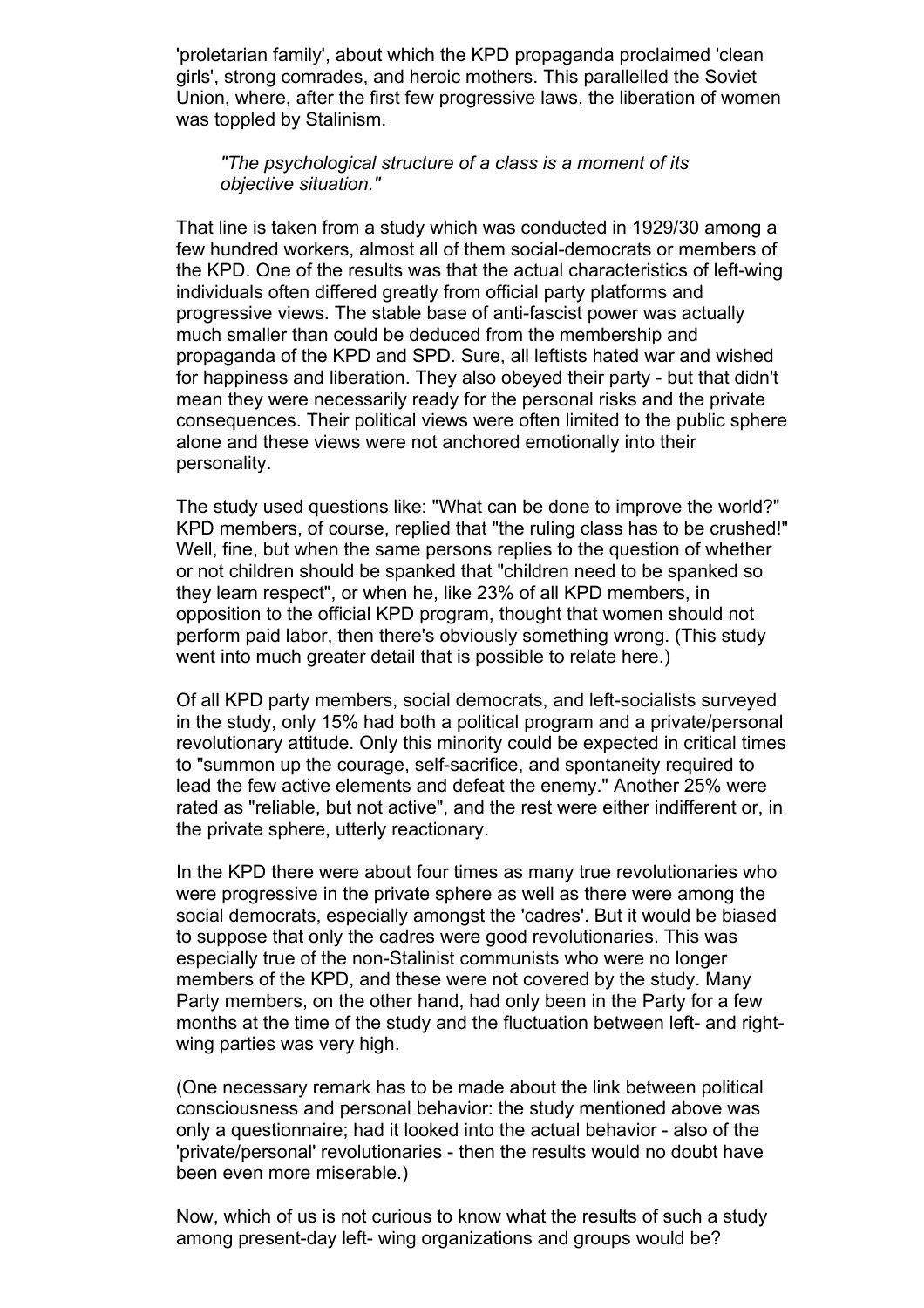**VII.**

*"Attempts to name the collective subject of a complete social change have, by and large, ended up in one of two quagmires: either an organization, party, or trade union is named, and then the revolutionary subject is not one of flesh and blood, but rather an institution which is external to its members, but which can be identified exactly by its program, internal rules, and membership lists, or no organization is named, but rather a tendency - a cluster of individual subjects - whose state of being is not reliably identifiable and whose program is not available, but has to be deduced by interpretation." - Rudi, an Autonome comrade from Switzerland*

These two quagmires can be avoided when we talk here about the autonomous-left. This is clearly a tendency and there is no rigid organization or fixed program. The points on which people come together are defined by the item at stake and change over time. What is meant by the autonomous-left will be made clear by further reading.

The autonomous-left is not ready for revolutionary change, and most autonomists do not want any solidly organized structures. The movement is more an expression of rebellion than of resistance to supremacy. In spite of occasional initiatives and claims to the opposite, it is a defensive trend - which is not surprising, given the balance of power in Germany.

The Autonomen are a constituent part of history; the movement did not come out of nowhere in 1980. It's no coincidence that it did not spring to life from out of the ranks of factory workers. It's no coincidence that it's white and almost exclusively German. It's no coincidence that it never has been an explicitly anti-patriarchal power with women at the head of it. All of this continues as 'white spots' in its theory and practice. Oppressive relationships within the Autonomen's own ranks remain invisible, and some global ones are only picked up on in an abstract way with no consequences drawn. This is hardly ever noticed, but the horizon of experience - which has narrowed because of these white spots - can be filled to the brim by those themes in which the autonomous left is/was strong (ie, squatting, anti-nuclear actions, the Hafenstrasse, etc).

The result of these oppressions becoming invisible is, unfortunately, that the movement's own victories and the campaigns that go with it are overrated. Instead of measuring the success of the fight against all oppressions, everything often gets centered around one's own self and one's own projects. It's typical for self-centered movements to possess a wide gap between the situation of one's immediate surroundings and distant goals and utopias, because the realization of utopia must be preceded by the recognition of the oppression of others and the recognition of fighting potentials outside of the one's own structures. The less this is done, the more stubborn and self-centered the movement becomes and the less this is noticed. To be left, then, merely becomes getting a stamp of approval for one's own project or life- style and not the common opposition against all oppressions and solidarity with all oppressed peoples. (The campaign around the IMF congress in Berlin in 1988 was a good example of at least a partial over-coming of this selfcenteredness.)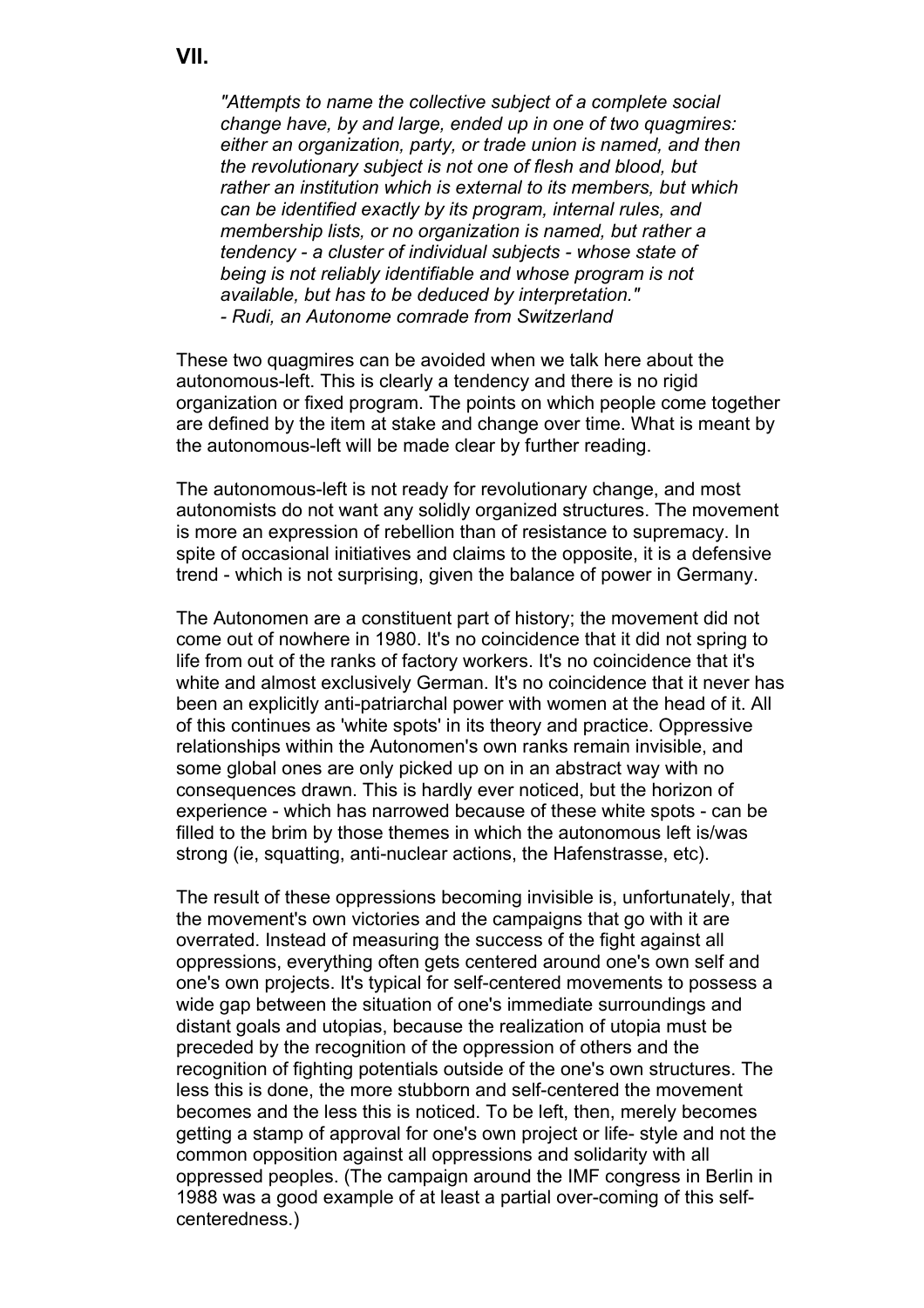The autonomous-left: Which class does it belong to? What gender is it? What color/nationality?

One by one, then:

Class position: this is not intended to allow the previously critiqued economism back in through a side door; revolutionary "truths" cannot be deduced from one's position in the production process. But, class position means a lot more, for it is a deep-rooted pre-conditioning of attitudes. Someone from a working-class family has other experiences and processes these differently than a child from a middle-class background. The factory - depending on one's class position - is either normal or external territory. In the same way, racist and patriarchal experiences are dependent on class. Political targets for attacking are also influenced by it: left-leaning workers often fight a daily war against their bosses and those in command of capital; those who have leisure to study can take on more global activities (there's nothing to be said against either of these!).

Class positions also determine life-styles (something which is often important to Autonomen). Working in a factory means you have to go to bed early. If you have to wear overalls or some company uniform all day, then you're bound to like different clothes than the average Autonome. If you become an apprentice at age 16, then you don't have much of an opportunity to settle yourself over the years into some big city's left scene. The life-styles of Autonomen - including female Autonomen - are inaccessible for many class positions. There are exceptions, but they have not greatly influenced the main body of the autonomous left and its composition.

The rather diffuse class positions of the Autonomen, which is certainly not a working class position, creates or continues white spots. Problems of political relations rest partly on ideological elements of the Autonomen, who often see or think of themselves as 'non-working' (which is often not according to the actual conditions). On the other hand, this self-image is due the self-financing of the Autonomen by making use of money given to them either by the state or their parents - and this has much to do with class position.

Strikes by industry workers are seen as external events, so long as there is no major media interest or no cops are involved. The importance of state repression is rather over-stresses while economic violence is underestimated. What is happening in small firms and big factories in terms of rationalization or small sabotage wars is only know to a few Autonome specialists. Knowledge of the (international) linkage of capital and restructuring is learned from economics courses rather than from the workers' perspective. Other ways of fighting and showing solidarity, common amongst workers of both genders, usually disappears into the white spots. This often leads to a general denunciation of workers as being stupid blockheads who only have themselves to blame if they have to go to work each day.

*"A patriarchal guy cannot be a leftist." - any feminist*

The gender of the autonomous-left: while class position and whiteness have not been made into problems for the autonomist movement, the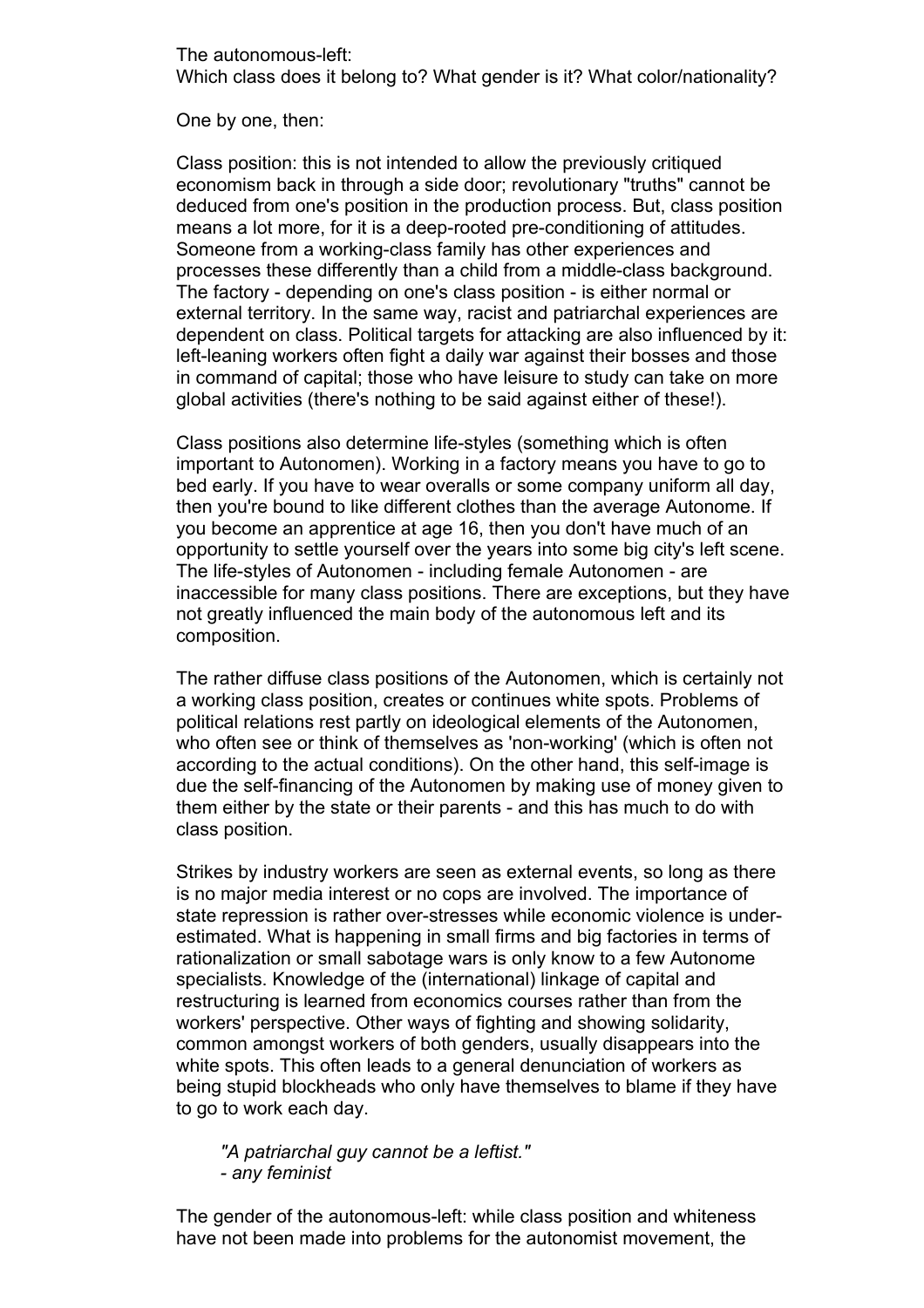same cannot be said of its patriarchal structures. That is the work of women's organizations and feminist criticisms. The so-called 'gender neutrality' of the left was exposed as being based on male brotherhood; the liberation of the worker was, indeed, just the liberation of the male worker; the left as an alleged liberated zone and model for utopia was brought back down to earth by the reality of ('private') relationships between men and women. If you look at the extent of this criticism, it's no wonder that it had to fight its way through the left again and again, even the autonomous-left.

Three examples from the past 20 years:

- *"We can see what a concrete slab you have in front of your faces, because you can't see that without your doings that people are organizing, and in numbers which you would think to be the beginning of the Red Dawn if only they were workers."*
	- *Helke Sander, at an SDS conference in the late-1960s*
- *"A carnival of feminists, moving through the area, playing pop music, dressed up, throwing paint and smelling with the stench of a foul ideology"*

- this is how the KBW, at that time the largest Marxist-Leninist organization, described a women's demo. Feminists, according to the KBW, were "indeed reactionary" and had to be "fought mercilessly". Nowadays, the old cadres of the KBW are in the 'realo' wing of the Green Party.

• In 1989, a strategy paper for the "Radikale Linke" conference was released which didn't even mention feminist theory. Only after much protest was this added, but according to many participants, the feminist contributions were not really listened to, at least not by the old-left chairpersons.

The consequence of these contradictions can be summed up in another quotation:

*"Autonome organization was especially stressed against the traditional left organizations, who always claimed leadership, with regard to organizing, ideology, and program. The feminist claim to autonomy in this sense means the rejection of all tendencies that subordinate the women's question and the women's movement to other, seemingly more general themes or movements. The autonomous organization of women is the expression of their wish to make their qualitatively different character and identity into an independent power base for the feminist movement." - Maria Mies*

Some male Autonomen don't let their attitudes surface openly - for they would be attacked by women - so they decide the smartest thing to do is to be 'neutral' towards women's positions. This neutrality prevents clashes with the women's structures, which have become stronger, but it doesn't do much to change these structures or their own consciousnesses. Old attitudes are just masked over and opportunities for violence still exist, as many examples unfortunately show.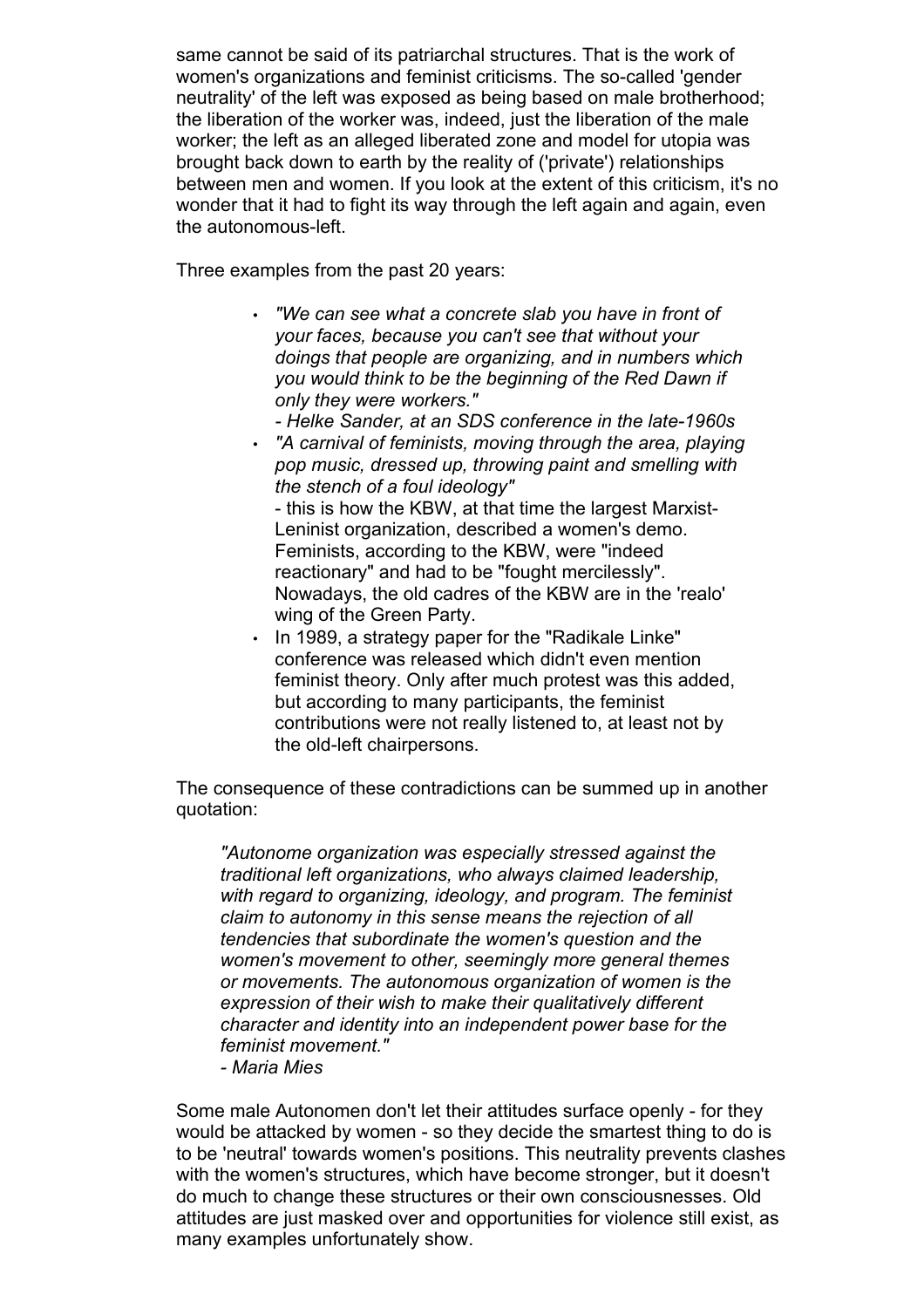*"Until now, the denunciation of this has been moralistic in tone, and this theme is preferably left in the hands of social workers and psychologists. In any case, it is not a part of their politics. Not at all in the entire left, and certainly not for guys. What I envision for the mixed structures is that we women demand from the guys that they cope politically and in an organized manner with the violence against women exercised by them and their gender in society. They have to work it over, think about it, and decide if they want to be a part of the problem or a part of the solution."*

*(from a letter by a woman in the discussion)*

Anti-patriarchal criticism, picked up by men, has the same lack of credibility as is expressed in the coming quotation by Cheryl Benard about the anti-racist behavior of whites. But notwithstanding that, positions have to be made known, because only then can criticisms be made. And criticism is necessary for change. Guilty silence or soft-taking is no good in critical times.

Those places where women's structures are less active, the white spots are especially large. But hostility to theory also plays a role here, because the oppressive relationships which men cannot experience for themselves can only be known through theory (with practical consequences following from this, of course). Hostility towards theory is then felt very much according to gender with immediate results for the relation between men and women on the left.

The more abstract texts by Autonomen on strategies and global issues are also put into a feminist context in the amount that such elements were introduced by women. Usually there are just a few remarks about patriarchy ("race" is virtually non-existent as a category), and even these seem as though they were stuck in at the last minute, rather than having come about through real thought-out politics. The importance and extent of patriarchal oppression is more or less lost.

*"The white offers his rejection of the ruling values as proof of a commonness of interest and puts problems in more categories that affect both "races" (alienation, capitalism, etc.), but this only credible to a point, because his duty can never be like that of a black person's and because he can still make use of the privileges of his "race". The weaker one is then dependent upon the insight of the powerful, instead of upon their violence." - Cheryl Benard*

The autonomous-left in Germany is equipped with its privileges of whiteness, whether it wants this or not. The fact that such potentially racist white spots are beginning to be discussed within the women's movement has not yet touched the autonomous left as a whole. But no one will claim that its white spots are in less need of correction. Anti-racist campaigns, such as those against Shell and Daimler in South Africa, are all well and good - but they are not proof of the contrary. This solidarity is practiced from a distance from which those being addressed can hardly reach individual leftists with their demands and criticisms. This solidarity is given according to local rules and with the perpetuation of the usual behavior. It does not demand anything new, since these campaigns are regarded as the same as any other campaign.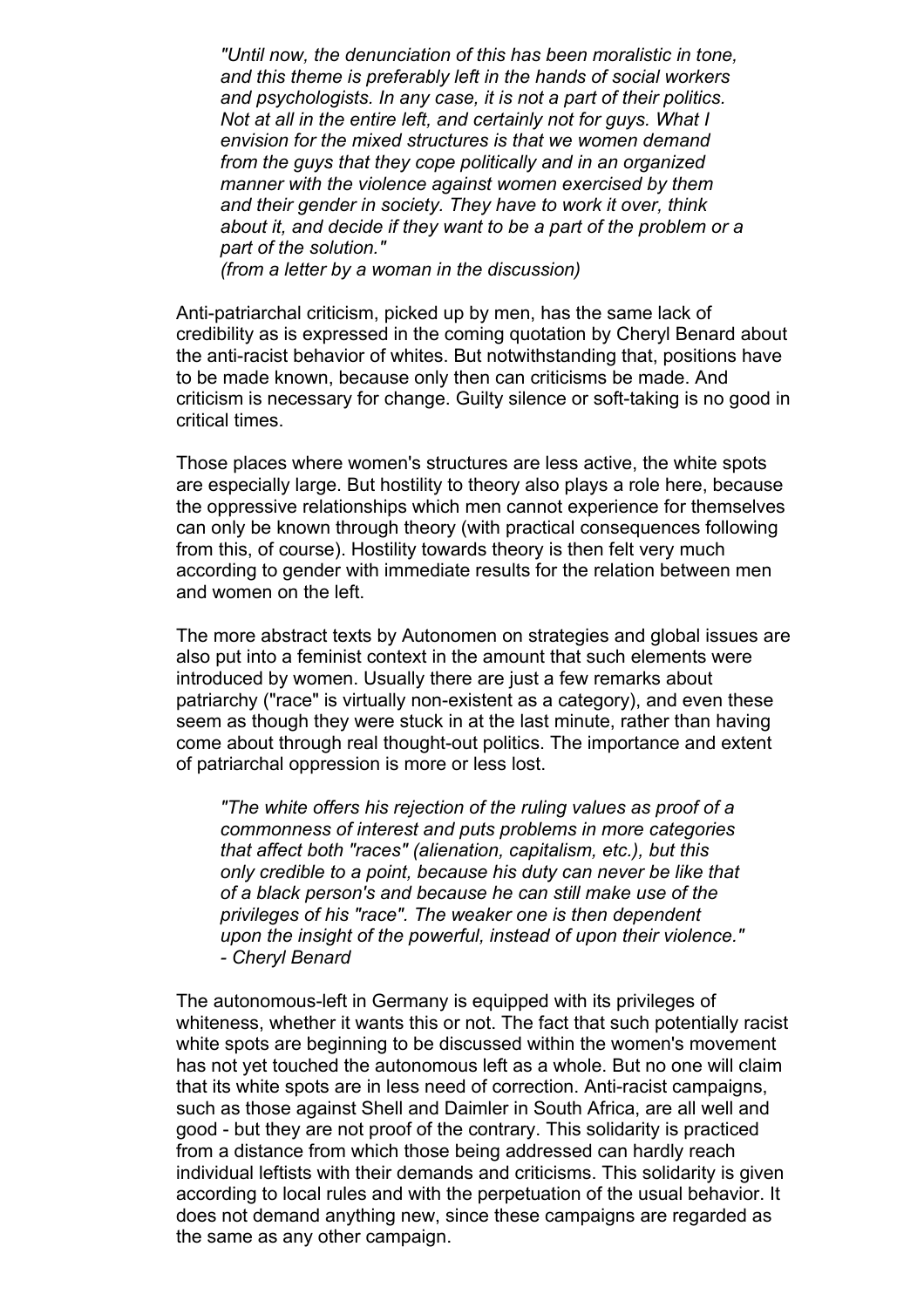This is different than solidarity with those suffering from racism in their own neighborhood. These people are able to come in and question the politics and life-styles of the Autonomen (for example, one illegal immigrant from Chile wondered why a leather jacket and a kafia immediately signified one was a leftist). These people would notice the white spots. For instance:

*"Leftists could not imagine that refugees/immigrants could possibly want anything else than trying to be like them; what they would prefer is a free-spirited, socialist, internationalist, colonized immigrant, not a Muslim, fetishist, or Jew." - Memmi*

For more than 20 years, millions of immigrants and refugees have lived in West Germany. They were never present in the movement in '68, nor did they join the ranks of the Autonomen. This was partly because they didn't want to, and also partly because of their class position. Many immigrants disappeared into the private realm after getting jobs, and also into organizations focusing on their country of origin. But the "racial" neutrality of the German left has also made them invisible, and they have only played a role in a few groups and campaigns. Linked to a Eurocentric method of analysis, racisms were only seen as due to capitalist instigation or nazi-like ideologies; that these racisms represent authentic oppression and have evoked ways of life just as authentic was overlooked.

Immigrant communities here are seen as the result of racisms, and communication with them has never been sought or forced. The reason for this is probably that the autonomous-left - and not it alone - has had a paternalistic attitude towards, for example, the "Turks". Without any knowledge of their structures, their habits in actions, or their legitimate fears of the (to them) foreign cops, campaigns are mounted and pushed through. The usual argument that most Turkish people don't want any contact with the German left overlooks the fact that solidarity is only possible between equal sides - sides that need to know each other. And not every personal contact has to be a political one right away. Friendship is based on respect. And this is just what many people don't feel for the "Turks".

A few more examples of the typical errors of judgement caused by racist white spots and Eurocentrism: under restructuring, it's not the "race"-neutral workers that are the first to be fired, but rather the non-Germans; in the "Third World", it isn't a "race"-neutral sub-class that is starving, but poor blacks; there is such a thing as the 'feminization' of poverty, but in Germany, the 'Turkization' of poverty usually comes first; state violence is not "race"-neutrally directed at all those that resist, but rather first and foremost against foreigners, who get in more trouble and longer jail sentences. This list could easily be extended.

## **VIII.**

*"The problem of unity rests on the definition of the enemy. That means that only people who identify their enemy in at least a very similar way can hope to unite their powers." - Neville Alexander*

From these pages of criticisms of white spots, the demand for consequences arises. But, we don't want to fall into the old trap of thinking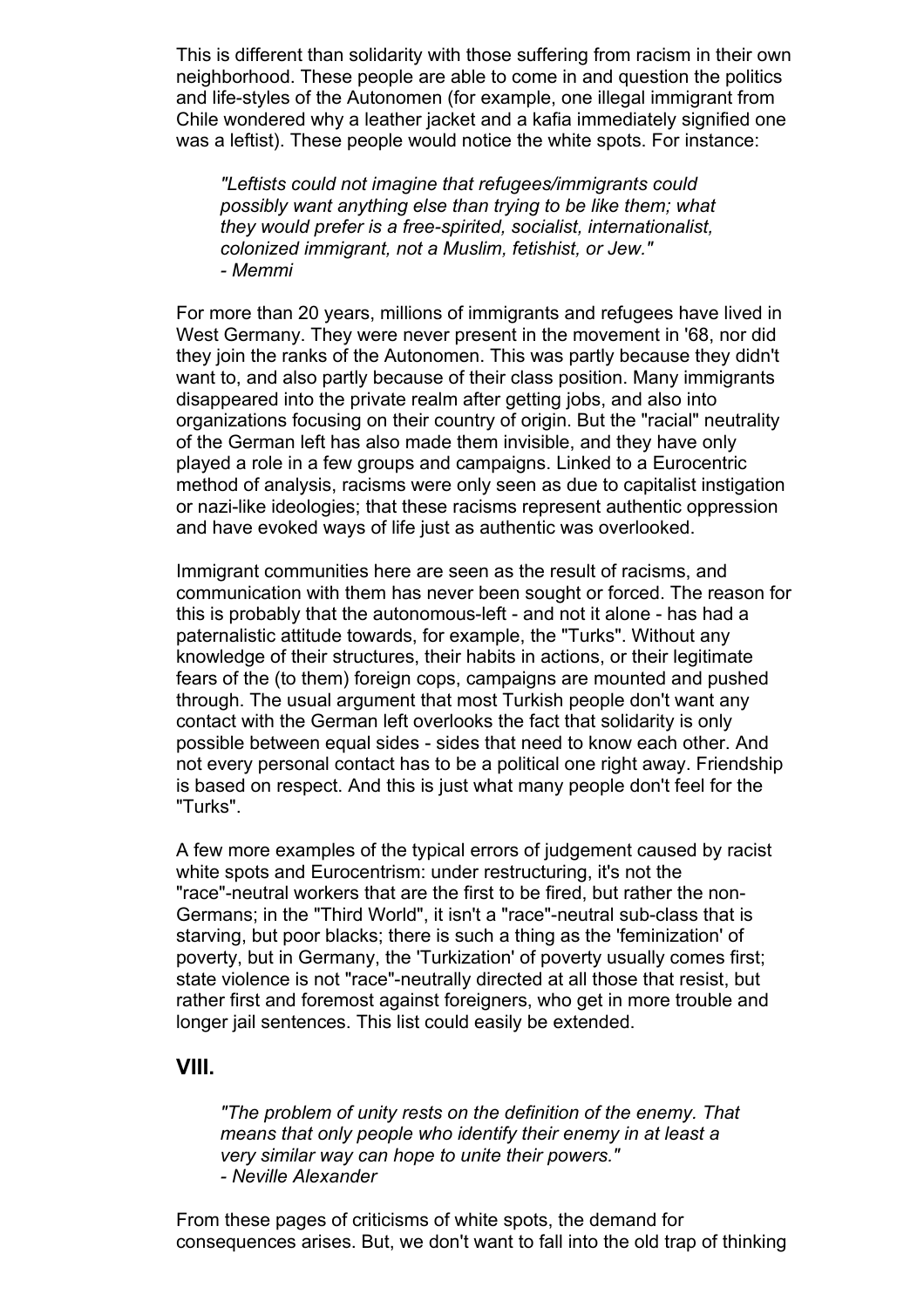up shrewd plans and then waiting for them to be carried out. Here are just a few more general thoughts and suggestions to make this paper something more than just something to be filed away in an archive. The definition of the enemy can be more complete with the analysis of triple oppression. An incomplete recognition of the enemy always leads to a short-coming in liberation struggles and utopias. Either the enemy is diminished in its racial aspect and the liberation of blacks is neglected, or the patriarchal aspect is passed over and the oppression of women remains, or the capitalist aspect is not seen and the workers (and others) have to suffer.

Urgent consequences of triple oppression:

- The consciousness of the impossibility of the separation of fights against all oppressions.
- The consciousness of oppressions and knowing whose privileged/oppressing side you are on.
- Rejecting the orientation which focuses on your own interests in such a way that oppressions that don't affect the left in this country so much are seen as more important.

Claims to personal happiness must be measured against those of the less privileged. The old contradiction between a strategy of one's own liberation in life and surroundings and a selfless revolutionary labor in opposition to distant oppressions has always been present in the autonomous left. Taking triple oppression seriously would lead to one choosing the latter.

Concerning the inner structures of the autonomous-left, the need arises from triple oppression for autonomist organizations which are based on oppressions within and outside of the autonomous left. The women's movement has already fought and reached this autonomy, and rather than waiting to convince the left, it has created its own power base. This is a prerequisite for change, because internally oppressive relationships are also violent relationships. These cannot be changed harmoniously, but only by shifting forces. If this hadn't been done, women's positions would not have been put through to today. The acknowledgement of triple oppression would also demand an autonomous organization of workers both inside and outside the autonomous left so that they can put through their positions. What's more, the autonomous-left has to move more to the fore in the fight against capital. Unfortunately, the existing workers' groups are too small. And last but not least, triple oppression also demands the organization of non-Germans, Blacks, and immigrants. Only on the basis of various forms of autonomy is a unity possible which is not possessive, embracing, or unequal.

Alliances can better be formed out of one's own strength than out of the need created by weakness. Here again: Friendship is based on respect. The white left as a whole has traditionally had a tendency to think of itself as possessing a complete and rigid view of the truth. An acknowledgement of triple oppression, however, results in the realization that "others" (according to gender, "race", and class position) also have experiences of oppression and resistance, experiences, however, which are not subjectively open to us and which can only be partially objectively learned.

Autonomy means understanding that any individual or group can only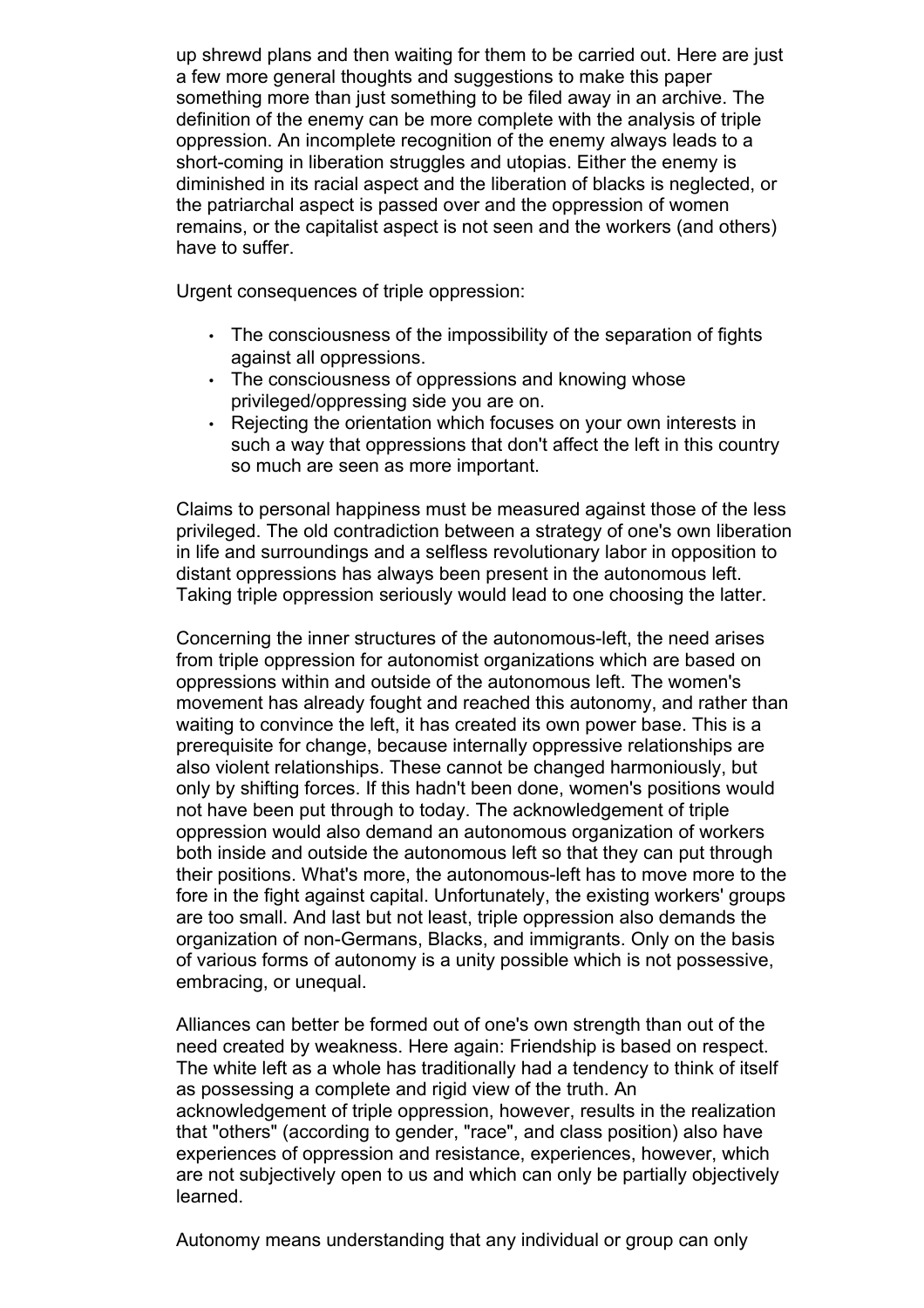decide for itself how it wants to defend itself. Translated, this means an end to Eurocentric ideology and "missionary consciousness". This prerequisite selflessness - even if only partly realized, because in a revolutionary movement, such a moral should have its value - is not only a moral category. Rather, it should be an expression of the knowledge that liberation can only exist by removing all oppressions, thus it is more of a political category. To be more concrete: the enemy, in the guise of the West German system, is changing, at the head of the new superpower Europe, into a clearer form. Capitalist exploitation (especially in the former East Germany) and Germany's imperialist influence are sharply on the rise. Although its hard to conceive of any possible increase, the contradictions with respect to the "Third World" are sharper now, too. Racisms are changing and, on the whole, getting stronger: against Turkish people, Roma and Sinti, Poles, Vietnamese, and people from Mozambique. Also, women are being forced back into the households and out of the positions they have gained for themselves. This is all obvious and well-known, so we don't need to go into further detail here.

All these changes can be analyzed as oppressions in light of triple oppression, and they can be understood as a whole and fought against. But this is dependent upon the realization that it's impossible to separate these fights and to ignore the (organizational) consequences these fights imply.

The aim of this paper is to make this recognizable and to perhaps push the process along a little further. Hopefully this has been made clear.

# **First Addendum**

In the summer of 1990, I put together, in a written form, the preceding discussion, which I had with women and a few men who had been writing to me or visiting me for years. The discussion took place under the conditions of my imprisonment. This discussion was also very timeconsuming and, for practical reasons, unavoidably vague on certain points. The results were then discussed once more and edited until everyone felt that they could be published. But this is still a discussion paper, not all of the parts of all of the individual discussion papers are included in their entirety in this paper.

We then intended to distribute this paper without any author's name being listed, so that the content might speak for itself. But upon reflection, we noted that, in the autonomous-left spectrum, (authors') names seem to be invisible, in other words, by not mentioning any name, it makes it seem like it is supposed to be a secret who the paper came from. But the fact that only my name is signed to the paper shouldn't hide the fact that I encountered many problems, first as a result of promptings from women, and then from feminist texts and texts from the black movement.

These influences are - I hope - strongly recognizable in this text. Even the reworking of the original collection of discussions was a co-production; but this shouldn't serve to deflect any future criticisms from myself. But reactions should also not (only) land on my desk in my cell, because the triple oppression discussion needs to progress openly and not remain stuck in a circle of insiders.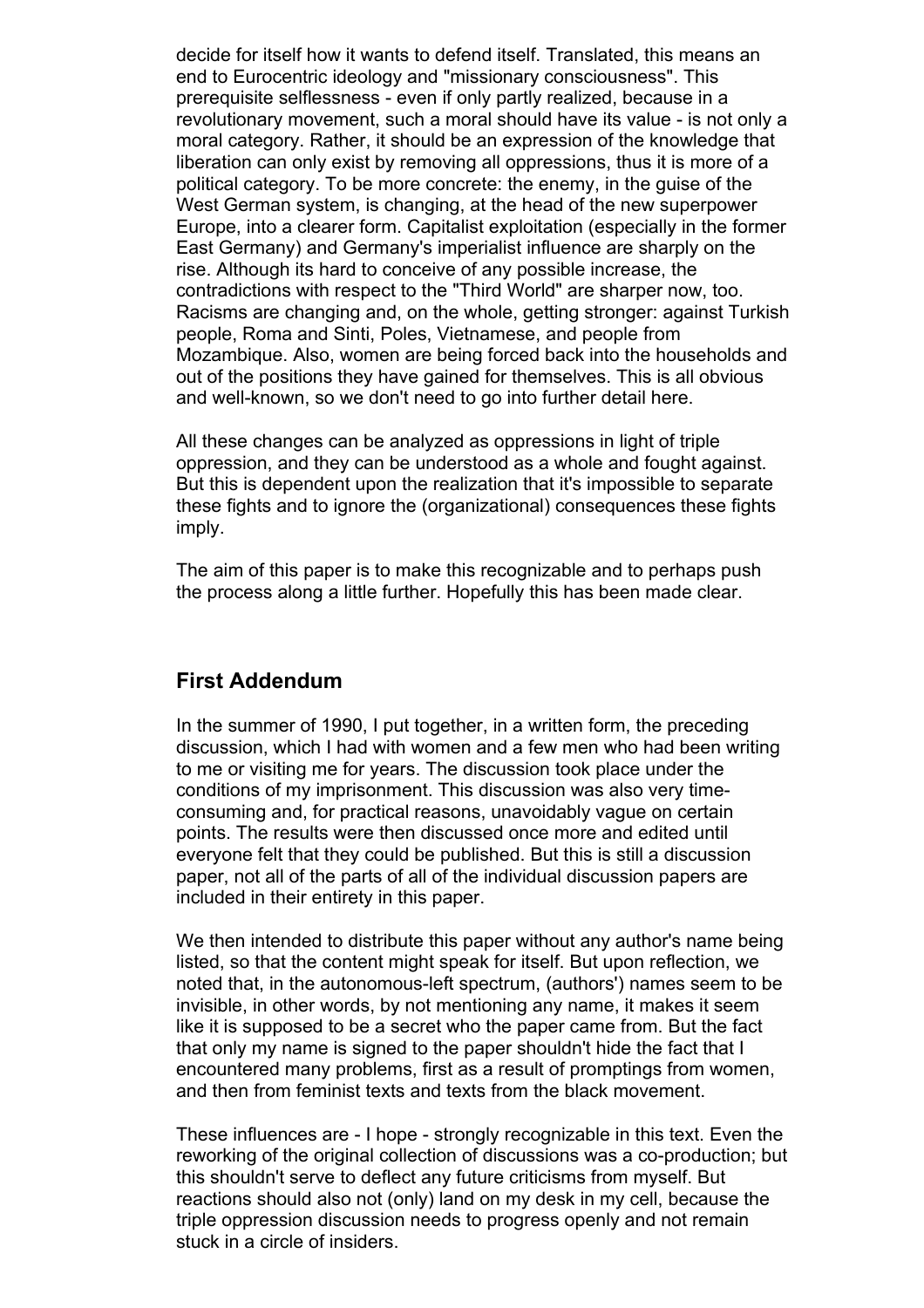Over the last six months, the discussion of "Three Into One" has continued; the question of utopias, which can reach out beyond the sceneghetto, plays an equal role in this discussion along with a careful analysis of the relationship between the Three Continents and the metropoles in the capitalist world system. And there is and always will be the permanent question of to what degree men, particularly white men, can participate in a discussions of themes which primarily concern women, particularly women of color.

The results of this discussion can't be summarized with "Yes" or "No" answers. Maybe there will be another discussion paper later on. Another aspect of this paper is the following: This text is an example of how discussions are and could be conducted between prisoners and those on the outside.

#### **Klaus Viehmann Werl Prison, January 1991**

# **Second Addendum**

This new print-run was prompted by the discussions of the past two and half years, up until the end of the 80s, summarized under the title of "Three Into One". The end of East Germany and the USSR, the war in the former Yugoslavia, and the Gulf War had not yet taken place. "Three Into One" came into being before Hoyerswerda, before Rostock, and before the wave of fascist attacks against refugees, disabled persons, homeless people, gays, and leftists.

In the last two or three years, the situation on the remnants of the (autonomous-)left has also changed; the developments with the RZ and RAF are just one example of how slim the gap is between radical change and disorientation. Originally, "Three Into One" was merely supposed to preserve a longer discussion in a written form, whose publishing was practically a coincidence and whose initiators had never really counted on a broad circulation. Many things in "Three Into One" are only just sketched out, only just begun, because triple oppression and critiques of racism were new territory in the Germany of the late-80s, thus there were hardly any German-language discussions of this. The other initiators, being were more praxis-oriented, and I, compelled to theory by my status as a prisoner, often stood clueless when faced with the complexities of the problems we were dealing with and of the consequential adaptation of the triple oppression conclusions to the reality of the world, to leftist theory and praxis, and, last but not least, to ourselves in our own discussions. We did not have, nor do we now have, any knowledge of all of the aspects of its fundamental structures: class-oppression, patriarchy, racisms; we certainly don't have any knowledge of its endless interrelations.

"Three Into One" was and is a discussion paper and a critique of leftist realities, and, as such, it can never be completed. It is certainly not a reference work for people to take from it only those bits that they need.

The core of the paper, namely the propagation of the triple oppression analysis as a means of bettering our understanding of social totality and the interrelations between anti-capitalist, anti-patriarchal, and anti-racist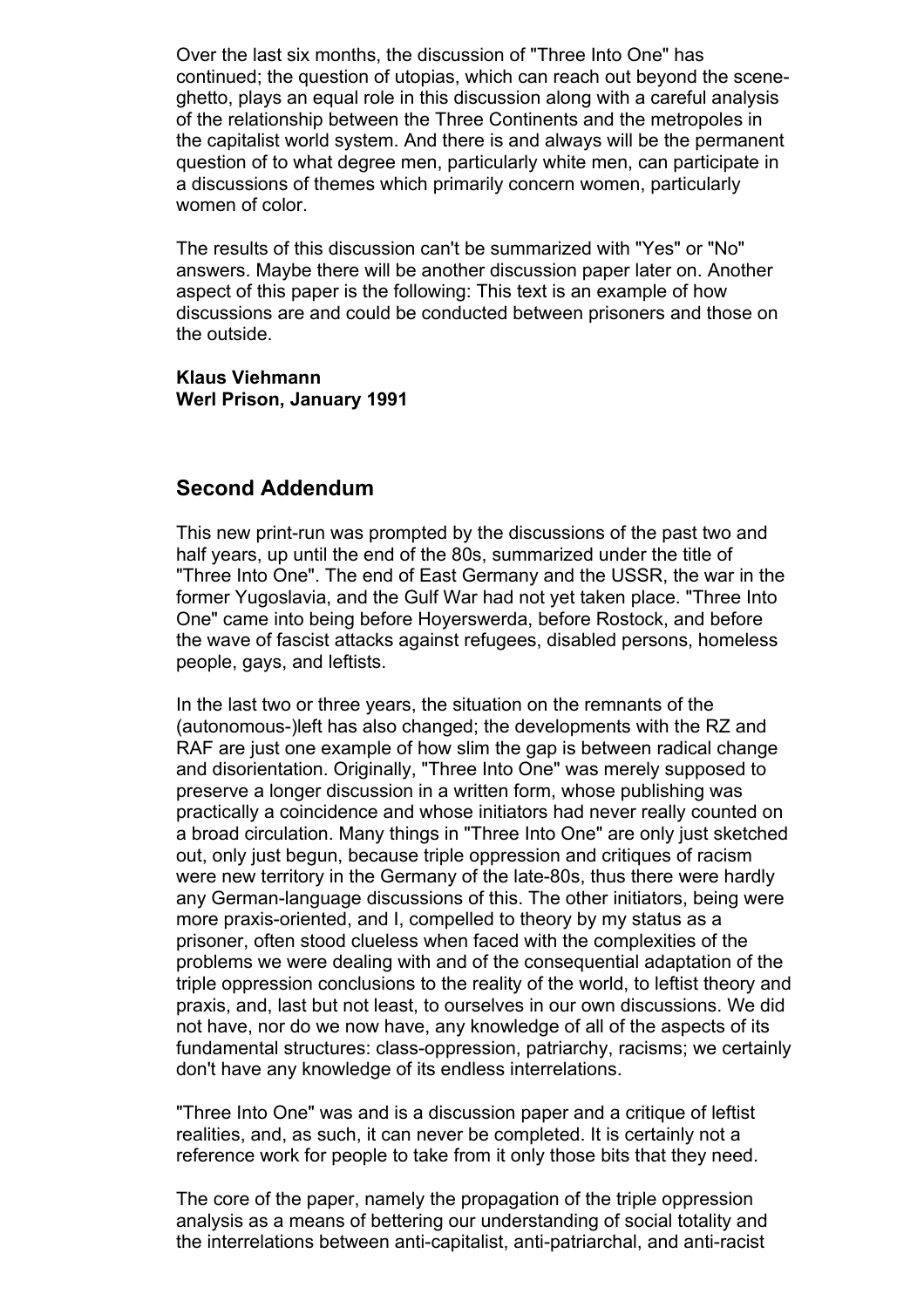theory and praxis, remains the same. The changes and events of this past year have shown once again the significance of this. Nationalisms, for example, are replacing traditional analyses, and the aberrations which are putting a humanistic face on imperialism in the minds of (former) leftists speak for themselves. The rise of the right-wing and its ideology can't be fought against with anti-fascist strategies from the 1920s and 30s, which knew nothing of anti-patriarchal critiques and even less of (new) critiques of racisms. The internal structures of the Autonome-scene, which were clearly attacked in "Three Into One", need to be critiqued - sadly, no less so today than a few years ago.

The reactions to "Three Into One" were generally selective and the paper was interpreted as being "anti-racist", with critiques of capitalism and patriarchy being superseded by this actual theme. It would be a bitter irony if the change from the old "main contradiction" of class struggle was rewarded with the insidious introduction of a new "main contradiction", racism...

The proposed "net-like" model of thought in "Three Into One" was seen as an improvement over bi- polar proposals and mono-causal thought. Of course, a "net" is a picture taken from mechanics and can never give full representation to the complexities of triple oppression. But as a proposal, it represents some progress from simplistic "top/bottom" schemes and, thus, is still useful.

In "Three Into One", concepts were used which were actually given new content for use in the triple oppression analysis. For example, the "definitions" of various struggles which were given were bad, and they made divisions where divisions should not (now) be made. Even the political concept "black" can't be universally defined, because some migrants and Jewish women don't fit into the usual definition of "black".

The fact that such examples of imprecision are infused in the paper, even up to this day, is caused by the paradoxical difficulty that new concepts first come into being with a new praxis and a new understanding, while the old, existing concepts can't be fully adapted to this new praxis and this new understanding.

In this second addendum, time and space constrictions make it impossible to correct all of the faults in "Three Into One". But a few of these mistakes need to be pointed out, and these can serve as examples for possible ways of broadening and improving the triple oppression discussion.

First, two considerable errors:

The paper "Three Into One" completely lacks any critique from the movement of disabled persons concerning notions of progress and productionism, which parts of the left have taken from bourgeois ideology. The left-wing notion of "a utopia where people are freed from sorry and sadness" contains "a hidden form of violence which, at the very latest, comes out into the open when therapeutic vigor reaches its limits, because the 'patients' are proven to be resistant to therapy. (...) There is no room for old, sick, disabled, and socially 'deviant' persons in this human picture. They again find themselves on the lowest rung of the ladder of social hierarchy of worth, and their very status as people is questioned. It is at this point that the death-fantasies and the death-plans of new and old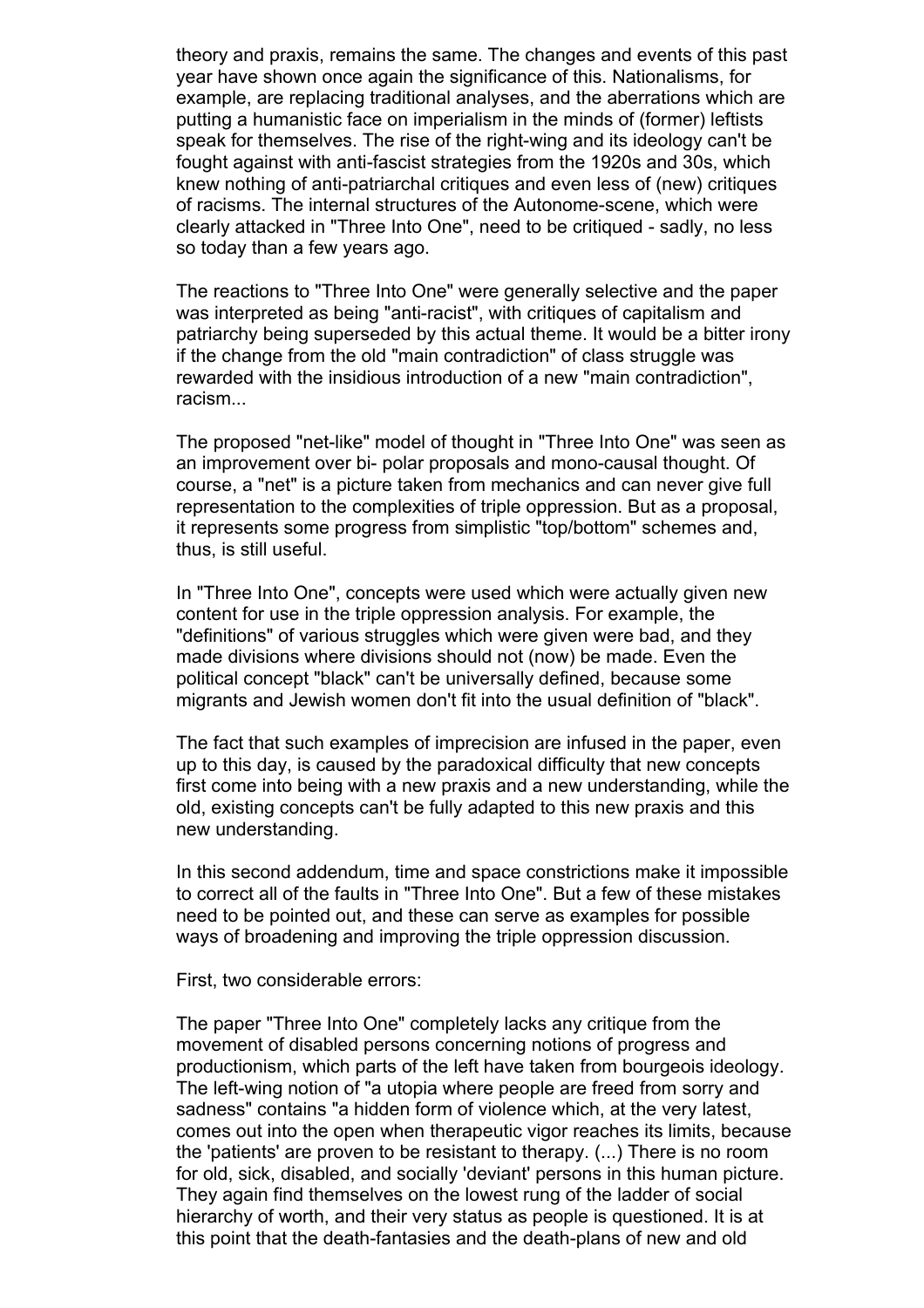'euthanasia' propagandists comes into play. (...) The dogmatic development of productive force as the motor of the process of historical evolution prevents a discussion of the actual content and quality of 'social and technological progress'. And in those places where people failed to follow the logic of historical development or who did not satisfy the demands of a socialist workers' society, communist economists attempt to adapt these persons to the conditions and to intervene in their improvement - perhaps through the use of heredity and human biology. Even left-wing utopias with perfected 'new people' must, against this background, be questioned on account of the implications of their subliminal forms of violence." *(from "Deadly Ethics - Contributions Against Euthanasia and Eugenics", Libertarian Association Publishers)* Such an examination did not take place in "Three Into One".

Another significant error in "Three Into One" was the unduly brief discussion of anti-semitism. In the paper, anti-semitism was treated as an element of National-Socialism, thus cutting off its century-old history both before and after Auschwitz. Racisms in Germany cannot be understood, at least not completely, without recognizing the persecution of Jews. Apart from the excursion on the communist resistance in "Three Into One", there was no expressive description of the struggles of Jewish partisans and ghetto- fighters who resisted the destruction machinery. These are vividly described in the reflections of Bernard Goldstein ("The Stars Are Witnesses"), Marek Edelmann ("Coming Before God"), and others.

In subsequent discussions between the original initiators of "Three Into One", two points came to light which I can only describe from my point of view here. It is of theoretical significance, whether anti- semitism, as it appears in "Three Into One", can be properly described as a "special form" of racism, or if it has a greater significance and extent in the form of "anti-Semitic structures". Or does this strain the notion, and aren't the aspects of "anti-Semitic structures" then brought into line with the fundamental structures of triple oppression? On this second point, the various political biographies and interests of the participants in the discussion clearly played a role. This concerns an assessment of left-wing anti-Zionism as it came about as part of Palestinian solidarity work in the context of the new anti-imperialism of the 1960s. It is to this original starting point that I must align my opinions of certain actions and communiques from earlier this year - in particular against those during the Gulf War who sought to write off solidarity work as "the sin of '68ers". Whether the concept of anti-Zionism is still useful or not is a secondary question.

It's crucial that any critique of Israel not be tainted by anti-Semitic resentment, but rather deal with concrete facts like expulsions and land seizures carried out by Zionist settlers in Palestine, the massive repression of the Intifada, the bombing of refugee camps, Israel's support of military dictatorships and of South Africa, and Israel's role as a nuclear power and a crucial NATO outpost. These things must be remembered in 1993, because some old-leftists want to use generalizations and theoretically lavish anti- Semitic notions to make all critiques of Israel impossible. (To prevent any misunderstandings: There are no such oldleftists involved in "Three Into One".) Despite all of the differences on these individual questions, it's clear nonetheless that "Three Into One" does not take into consideration the importance and continual need of a leftist (self-)critique of anti-semitism.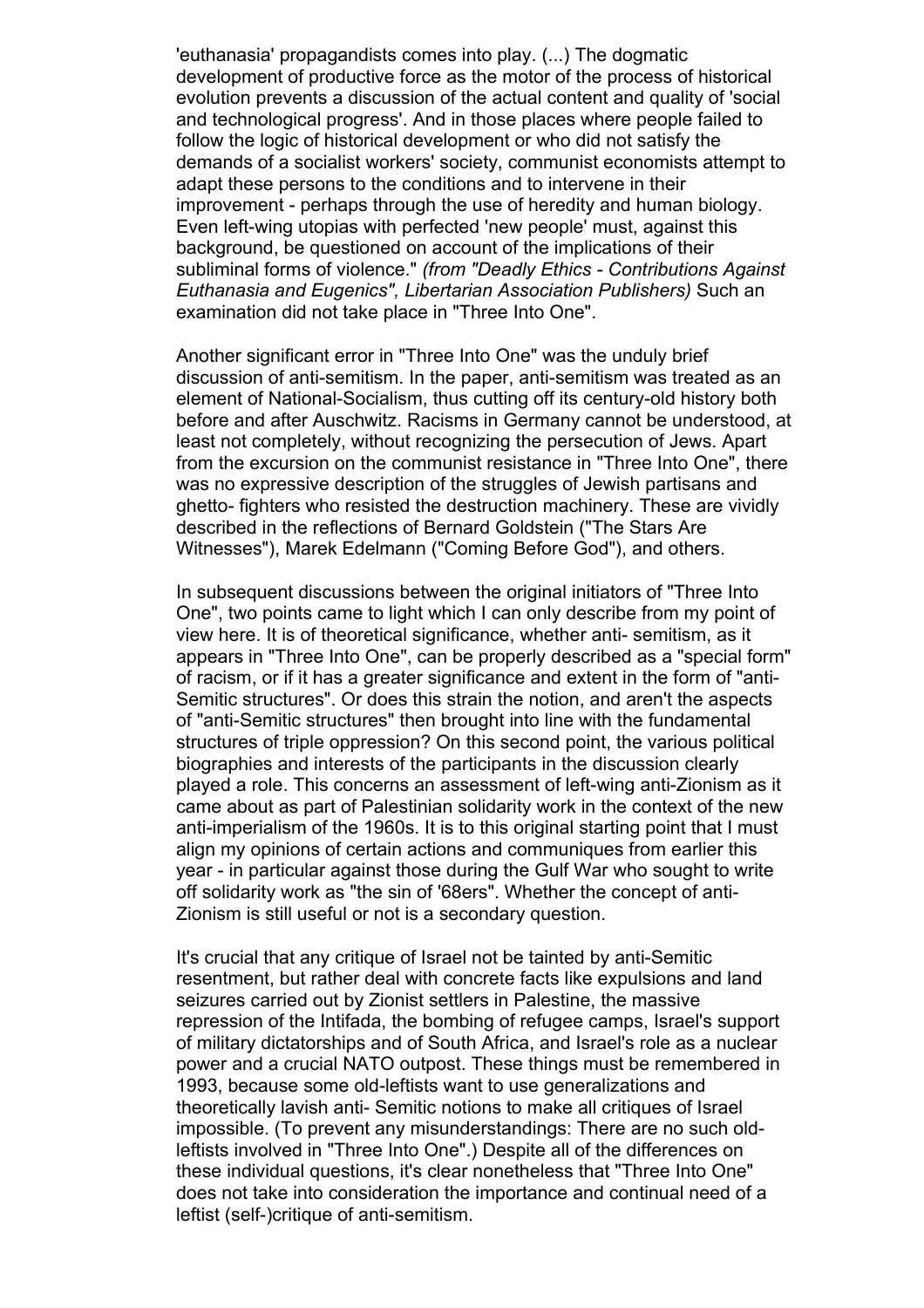As for the more general and less serious mistakes in "Three Into One":

The division which takes place in triple oppression, without differentiation, of "different categories of oppression: exploitation, marginalization, powerlessness, cultural imperialism, and violence" is more an expression of laziness than anything else. *(see "Herrenvolk...", p.58ff)* These categories are not complete, and, at the level of fundamental structures, they can be made known and combined. The concept of "oppression" needs to be formulated in a more concrete way in a more in-depth discussion.

Just criticisms have been made (by LUPUS and others), namely that "Three Into One" speaks about repressive relations, but without describing the internal aspects of the subjects which live in these relations and which reproduce them. This gives the impression that there is a "side opposite to the contradictions" within individuals, as if the "net" did not, in fact, penetrate the very hearts and minds of individual subjects. There is too great a demand in "Three Into One" for relations to be destroyed, one which is not tied to a process of emancipation for individuals. What individual forms of living are revolutionary under triple oppression? What would revolutions look like if they were waged along lines of emancipatory living?

It would be wrong to offer a proposal of a monolithic subject, one which is given its unbroken identity by means of its position in society. Consciousness and denial are not "prerequisites of the political process", rather they are first "tied to one another through material conditions, experiences, world-views, traditional interpretations of one's situation (dayto-day consciousness) and 'value', and thus they first become mentioned as effective political 'interests'. 'Objective' social positions and their connected experiences are first translated into a complex and contradictory arrangement of 'interests'." And since "every individual takes part in a whole series of social relationships (privileges and oppressions), it is a plurality of determinations which builds up the position of each individual subject. Every individual is, therefore, necessarily multi-faceted and heterogeneous." *(Hirsch, "Capitalism Or Alternative?")* Since feelings and "hidden aspects of personality" have an influence on thoughts and praxis, triple oppression must be a subject of political psychology. If analysis always referred back to the social confines of the subject's innerstructures, then it wouldn't have anything to do with forms of psychology.

Another flawed notion is the use of term "white spots" in "Three Into One". Although it's true that there are many gaps in our understanding and that mistakes are often caused by ignorance, the use of "white spots" in "Three Into One" is about much more than just this. "Filters of truth" *(D.King)* depend on one's subjective reality and are tied to a means of recognizing one's interests. These means of recognition are not imperfect reflections of the real world in the form of subjective thoughts, but rather they are a manner and means of making realities "invisible".

Therefore, filling in a "white spot" does not mean filling in a picture with learned information, but rather it means opening a gate to ways of thinking and acting which was previously closed and understanding new worlds and seeking to live in them. This doesn't just change a piece of the "map" of an individual or of the left in general, but rather it's about changing our entire subjective and collective reality.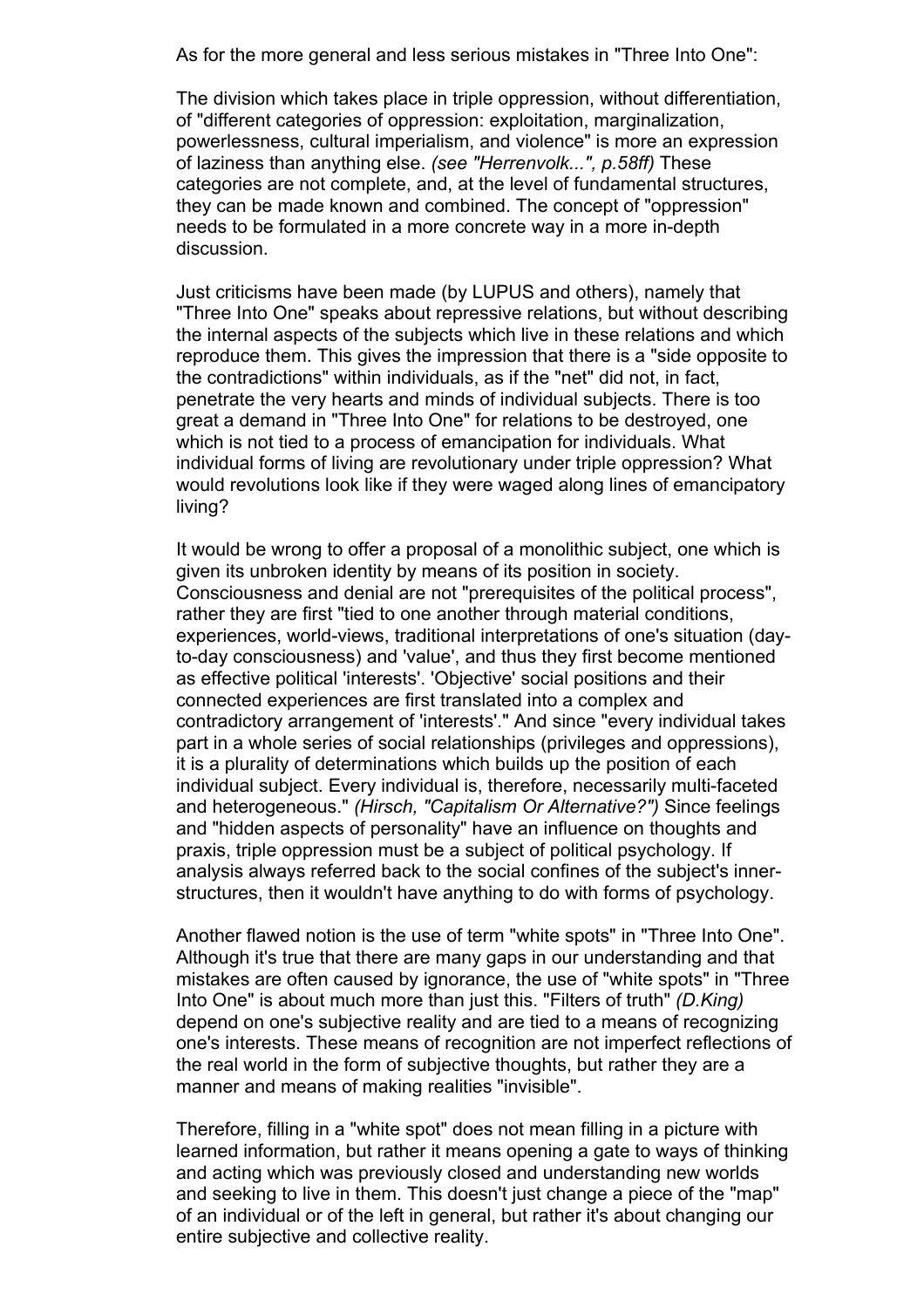The calls for solidarity and "selflessness" which were issued in "Three Into One" are occasionally taken to be a call for "representative politics". But along with the use of the notion of "selflessness", consternation politics, with its politeness and continual consequence of being splintered by each subjective location, needs to be criticized. The error inherent in "selflessness" is that it implies an unspoken division between the "self" and the "other". It would be more correct to speak of an "association of relations", in which the "self" is always present and developing itself, because it recognizes "the others" as part of the same relation as itself. In other words: Openness, opening yourself up and learning from people and relations beyond the confines of your immediate experience, and drawing personal and practical consequences from this is by no means a form of "representative politics", but rather a consciously practiced form of solidarity by subjects.

The affairs, struggles, and wishes of those who used to be the "others" now become your own, without forgetting or reproducing your own privileged differences or those conditions that affect your own point of departure.

It would have been good to have included a longer section on new antiimperialism in "Three Into One", one which dealt with nationalisms and some examples of the relationship between the metropoles and the Three Continents. A section with discussions containing anti-patriarchal contributions from men, or one on the knowledge and experiences of leftists from the former East Germany concerning racisms and patriarchy would have been important as well. But the initiators of "Three Into One" were not able to do this, or they had no direct links to these themes - but this shouldn't stop anyone else from filling in these gaps at some point.

In conclusion, even if this can only be mentioned in passing, there is something else which is fundamental to day-to-day work and which often gets forgotten behind the mountain of problems associated with a discussion of triple oppression. Particularly in a time when the right-wing and its ideology are on the rise, it's indisputable that the notion of "leftwing" needs to be filled with a new identity content. The core of that which understands itself as "left-wing" can best be phrased in this famous line from Marx: "...changing all relations, in which a person is a humiliated, subjugated, abandoned, and despised presence!"

The triple oppression analysis does not simply critique the leftist universalism of "changing all relations" expressed above, rather it critiques much more, namely that (old) leftists were never correct in their own universalist analyses. For them, "a person" meant a white, male, metropolitan worker - and they only sought to change the relations which oppress him.

In contrast to this false, "invisible-making" universalism, the triple oppression analysis recognizes three fundamental aspects to domination and respects the autonomy of women, blacks, and workers, as well as their own critiques of relations and their own (self-)organization. But this is certainly a problem which can be solved both theoretically and practically, namely: Where is the border between a universalist strategy of "changing all relations" and a respect for autonomy and other peoples' chosen path to this changing of relations? And more importantly still: How can this border be erased?